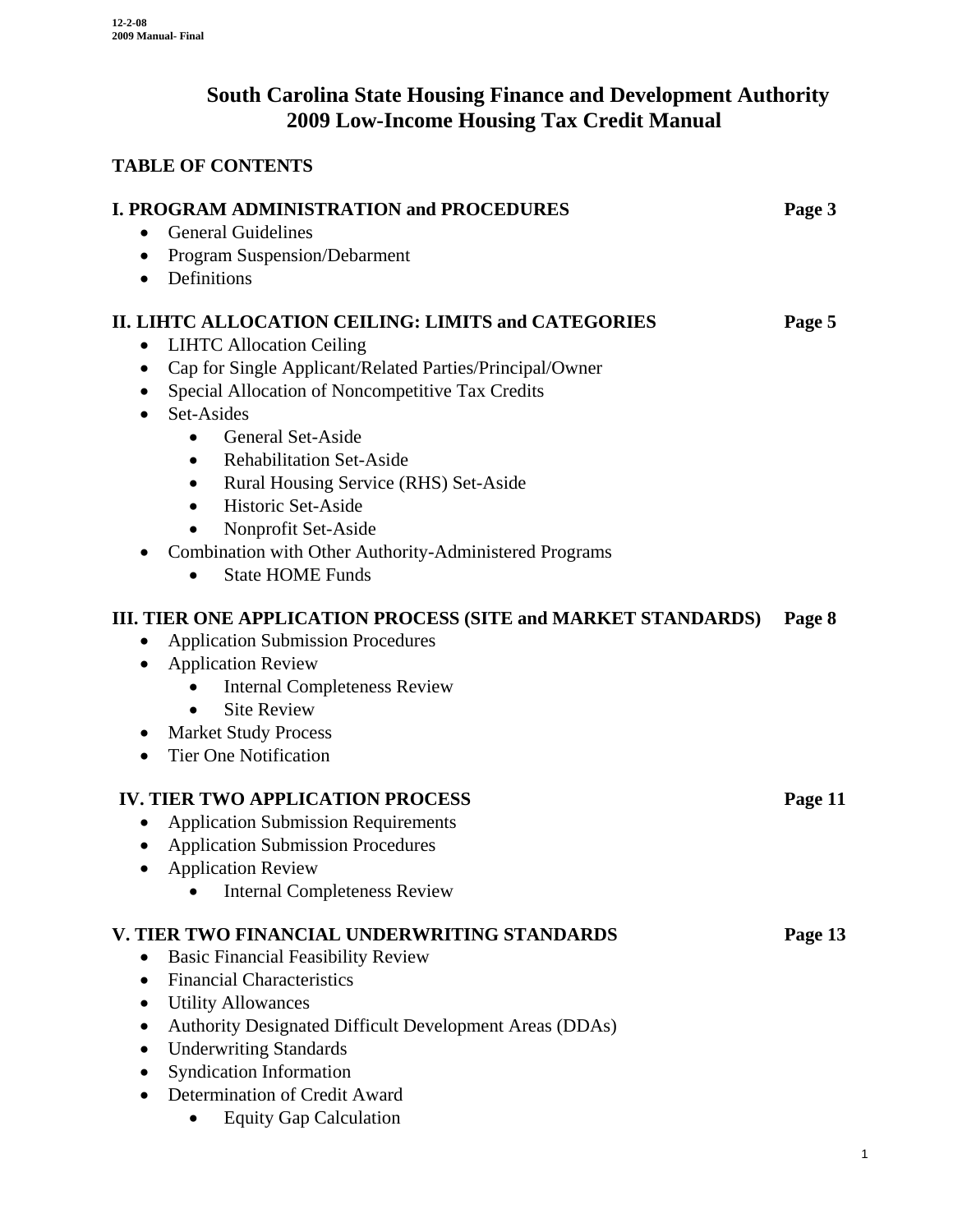• Maximum Credit Allowable

| VI. RESERVATION/CARRY-OVER ALLOCATION PROCEDURES        | Page 19 |
|---------------------------------------------------------|---------|
| Notification of Reservation Award<br>$\bullet$          |         |
| <b>Reservation Certificate Conditions</b><br>$\bullet$  |         |
| <b>Carryover Allocation Procedure</b><br>$\bullet$      |         |
| Verification of Ten Percent Expenditure<br>$\bullet$    |         |
| VII. DEVELOPMENT PROGRESS REPORT REQUIREMENTS           | Page 21 |
| <b>Exhibit L Progress Reports</b>                       |         |
| Ten (10) Month Progress Report<br>$\bullet$             |         |
| Twelve (12) Month Progress Report<br>$\bullet$          |         |
| Fifteen (15) Month Progress Report<br>$\bullet$         |         |
| <b>VIII. PLACED IN SERVICE ALLOCATION</b>               | Page 22 |
| Placed in Service Allocation Requirements<br>$\bullet$  |         |
| Placed in Service Application Submission<br>$\bullet$   |         |
| <b>Cost Certification Requirements</b><br>$\bullet$     |         |
| IX. COMPLIANCE MONITORING PROCEDURES                    | Page 24 |
| Record Keeping<br>$\bullet$                             |         |
| <b>Record Retention</b><br>$\bullet$                    |         |
| <b>Annual Owners Certification</b><br>$\bullet$         |         |
| <b>Document Review</b><br>$\bullet$                     |         |
| Frequency of Certification Documents<br>$\bullet$       |         |
| Physical Inspection of LIHTC Development<br>$\bullet$   |         |
| <b>Authority Retention of Records</b><br>$\bullet$      |         |
| Notification of Non-Compliance<br>$\bullet$             |         |
| <b>Cure Period</b><br>$\bullet$                         |         |
| <b>Compliance Monitoring Fees</b><br>$\bullet$          |         |
| X. DEVELOPMENTS UTILIZING NON-COMPETITIVE TAX CREDITS   |         |
| WITH TAX-EXEMPT BOND FINANCING                          | Page 27 |
| Preliminary Opinion of Eligibility (QAP Requirements)   |         |
| Application for an Allocation of Non-Competitive LIHTCs |         |

## **ADDENDUMS**

- 2009 LIHTC Program Schedule
- List of Code Numbers for South Carolina Counties
- 2009 Qualified Census Tracts (QCTs) and Difficult Development Areas (DDAs)
- 2008 Rent and Income Charts **2009 Rent and Income Charts will be posted on the Authority's website ([www.schousing.com](http://www.schousing.us/)) as soon as possible following publication by HUD. It is the responsibility of the Applicant to obtain the applicable income and rent information to use in completing the application.**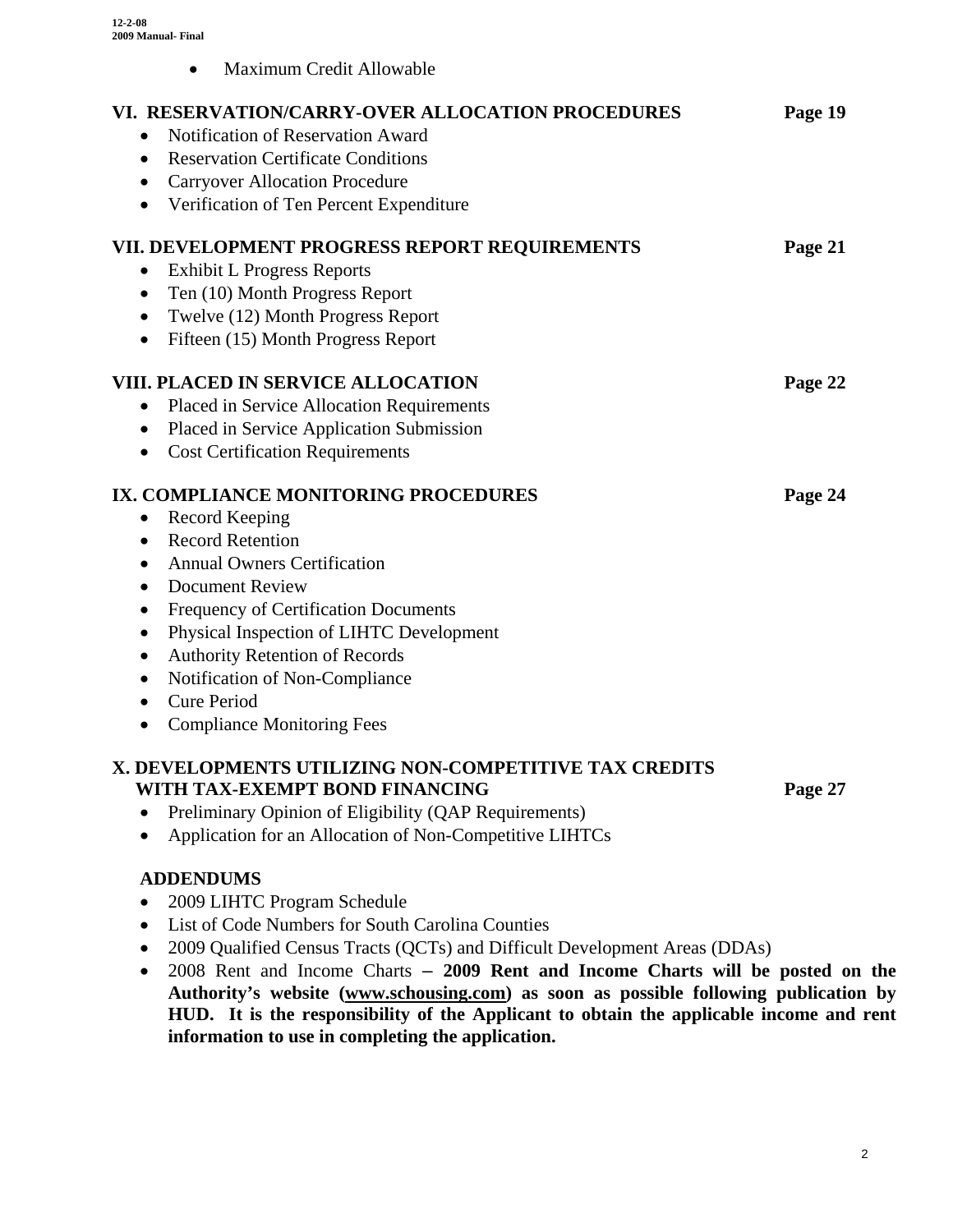# **I. PROGRAM ADMINISTRATION and PROCEDURES**

#### **General Guidelines:**

- **1. Fees** Payment of **all** fees must be in the form of a cashier's check made payable to the South Carolina State Housing Finance and Development Authority. All fees are nonrefundable.
- **2. Deadlines** All applications must be submitted by the required due dates as specified in the LIHTC Program Schedule. Additional information requested by the Authority will be due not later than seven (7) business days from the date the information was requested.
- **3. Document Timeliness-** All supporting documentation required for the 2009 Tier One and Tier Two Applications must not be dated prior to September 1, 2008. The only exception will be for Site Control Documents and the railroad noise study.

#### **4. Material Changes Prohibited**

- **a)** If, upon the submission of the Tier Two Application, the Carryover Allocation Document, the Verification of Ten Percent Expenditure (10% Test) Application or the Placed-in-Service (PIS) Application, it is determined that the development is not substantially the same as the development described in the Tier One Application, the development will not receive an allocation of Low Income Housing Tax Credits (LIHTC). The following changes are deemed to be material and are not permitted:
	- **i.** General or Managing Partners (GP);
	- **ii.** \*Total number of LIHTC units:
	- **iii.** \*Total number of units:
	- **iv.** \*Number of bedrooms and bathrooms per unit mix;
	- **v.** \*Specific tenant population targeted;
	- **vi.** \*Tenant mix (low-income/market rate);
	- **vii.** An increase in net rents from Tier One to Tier Two;
	- **viii.** An increase in the total number of units from Tier One to Tier Two; or

**ix.** Site.

- **b)** \*Changes in total number of LIHTC units (only decreases are allowed), total number of units (only decreases are allowed), number of bedrooms and bathrooms per unit mix, specific tenant population targeted, and/or tenant mix (low-income/market rate) will be allowed between Tier One and Tier Two submittal dates if, and only if, the market analyst contracted by the Authority recommends such changes.
- **c)** Changes in the number of buildings and units contained in each building will be allowed only to comply with changes required by local regulatory codes made after the Tier One submittal deadline. Required changes must be received in writing from the City/County/Regulatory Agency requiring such.

#### **5. Transfers**

- **a)** Neither reservations nor carryovers are transferable without the prior written consent of the Authority. Examples of situations in which such consent may be given include, but are not limited to:
	- **i.** Death;
	- **ii.** Bankruptcy;
	- **iii.** Receivership; or
	- **iv.** Cessation of business operations of a GP;
- **b)** No change in the makeup or identity of a GP in a partnership or its equivalent in a limited liability company is permitted without the prior written consent of the Authority. Without limitation, this prohibition includes indirect transfers through the admission of any "special limited partner(s)" under any scheme that leads to the eventual exit of a GP or its equivalent in a limited liability company;
- **c)** LIHTCs allocated to developments whose ownership is altered in violation of this provision shall be subject to revocation by the Authority.
- **6. Fractional Rounding** Fractional units must be increased to the next whole unit.

#### **7. ADA Requirements and Certification**

- **a)** The Authority will not offer an allocation to any development unless the Applicant submits, with its Tier Two Application, a certification, signed by an architect or professional engineer licensed to practice in SC, which states that the architect or engineer will review the plans and specifications of the proposed development to ensure that such plans and specifications will comply with the accessibility and other requirements of Section 504 of the Rehabilitation Act, the Fair Housing Amendments to the Civil Rights Act of 1968, the Americans With Disabilities Act, and any other applicable state or federal legislation;
- **b**) As part of its PIS Application, a certification must be included which is signed by an architect or professional engineer licensed to practice in SC which contains a statement that the development has been constructed in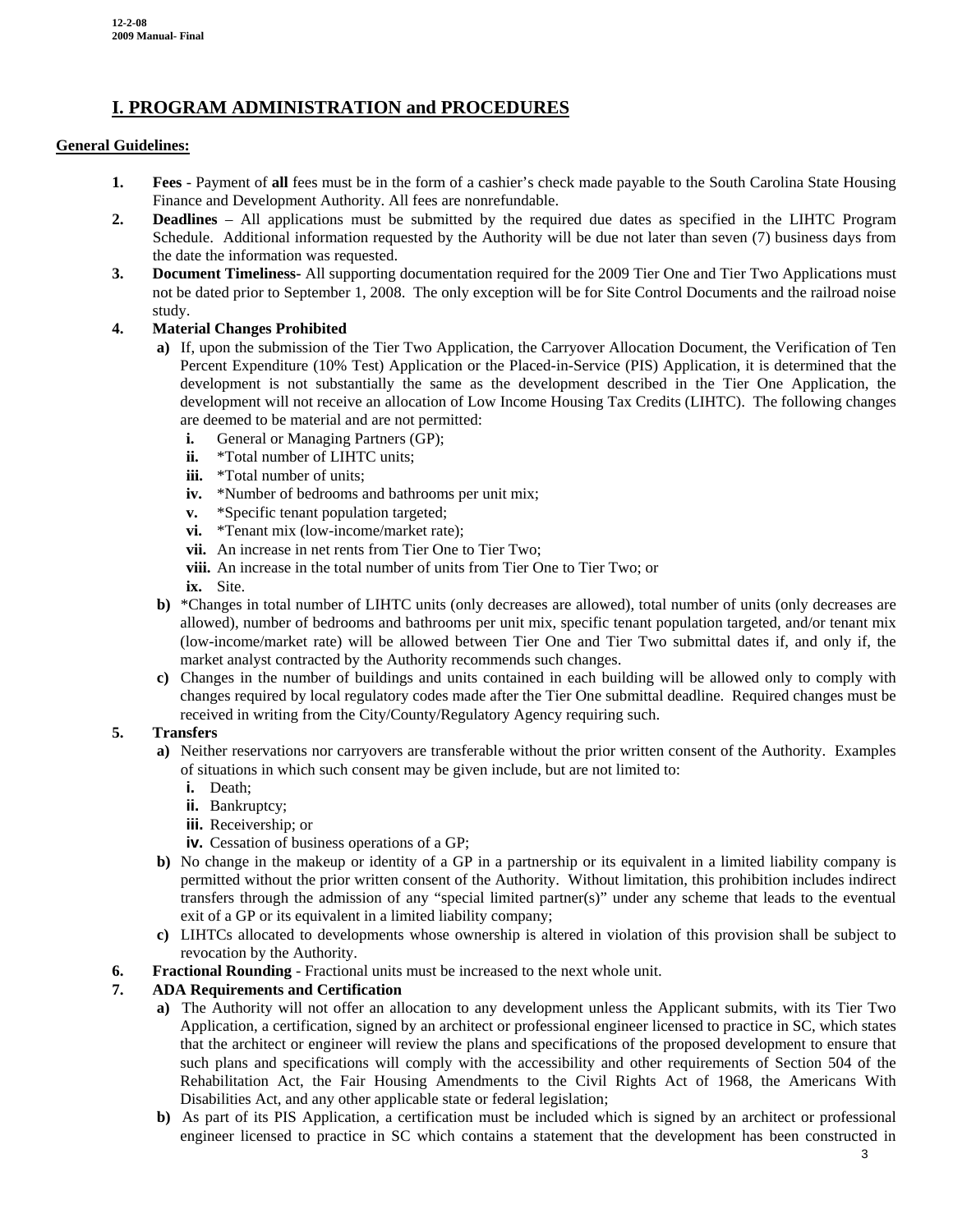accordance with the accessibility and other requirements of Section 504 of the Rehabilitation Act, the Fair Housing Amendments to the Civil Rights Act of 1968, the Americans With Disabilities Act, and any other applicable state or federal legislation, and that the development, as built, complies with the U.S. Department of Housing and Urban Development (HUD) "*Fair Housing Act Design Manual."*

#### **Program Suspension/Debarment:**

- **1.** Any of the following actions may result in suspension from participating for funding from any of the Authority administered programs for a period of three (3) years:
	- **a)** Developments that receive a carryover allocation under the program are expected to meet the Ten Percent (10%) Test by the date specified in the carryover document, and to be placed-in-service by the Code deadline. Failure of a development to achieve either of these goals will disqualify the Applicant.
	- **b)** All GPs of a limited partnership and the equivalent in a limited liability corporation that receive a carryover allocation are required to remain in the partnership until the development places-in-service. Exceptions due to death, bankruptcy, or cessation of business operations will be allowed. All other removals whether voluntary or involuntary will result in disqualification for all GPs in a limited partnership and the equivalent in a limited liability corporation. Any person or entity, including syndicators, that attempts to circumvent this provision will be subject to disqualification.
	- **c)** Failure to provide the Exhibit G certification, or providing a false or inaccurate certification that a development meets the above standards when, in fact, it does not, will result in the disqualification of the developer and the architect. The Authority will also file a complaint against the architect with the S.C. Department of Labor, Licensing and Regulation.
- **2.** Any of the following actions will result in the permanent debarment from participating for funding from any of the Authority administered programs:
	- **a)** Any Applicant who provides false or misleading information to the Authority with regard to a development seeking LIHTC will be permanently debarred from further participation in the Authority's programs, in any capacity whatsoever, regardless of when such false or misleading information is discovered. Any reservation or carryover allocation obtained on the basis of such false or misleading information shall be void. Each Applicant shall be given written notice by the Program Director stating the reason for which the sanction of debarment was imposed.
	- **b)** Any partnership formation and/or developer agreement, whether written or otherwise, that attempts to circumvent Authority requirements will result in the permanent debarment of all parties involved from further participation in the Authority programs, regardless of when the violation is discovered.
	- **c)** For nonprofit sponsored developments, if the requirement for continuous and ongoing material participation is breached, the nonprofit and all of its officers and directors shall be permanently debarred from future participation. In the event that the requirement for continuous and ongoing control over the development is breached, such breach will be reported to the IRS as noncompliance, and the nonprofit and all of its officers and directors shall be permanently debarred.
- **3.** The Authority, in its sole discretion, may determine other acts to be infractions of the program that require suspension or debarment. Suspensions or debarments based on such acts not defined shall be conducted as outlined in the South Carolina State Housing Finance and Development Authority's Debarment and Program Suspension Policy.

#### **Definitions:**

- **1. Applicant** includes each person, corporation, developer, partnership, joint venture, association, or other entity that has an ownership interest in the development for which the LIHTC application is submitted.
- **2. Developer** any individual or entity responsible for initiating and controlling the development process and ensuring that a material portion of the development process is accomplished.
- **3. Material Participation**  the regular, continuous and substantial involvement in the operation of the development throughout the compliance period, as defined by the Code.
- **4. Participants** the Applicant, owner, developer, property management entity, consultants, syndicators, etc., proposed to be involved with the development for which an application is submitted.
- **5. Principal** any Applicant, owner, developer, guarantor, financial guarantor, or any other person, corporation, partnership, joint venture, or other entity, including any affiliate thereof, or any other person, firm, corporation, or entity of any kind whatsoever that either directly or indirectly receives a portion of the development fee (whether or not deferred) for development services and/or receives any compensation with respect to such development.
- **6. Related Parties** Notwithstanding anything to the contrary contained herein, the Authority will not reserve credits in an amount in excess of \$2.2 million to any GP or Principal(s) of such GP, directly or indirectly. Applicants will be deemed to be related if any Principal of an Applicant is also a Principal in any other Applicant.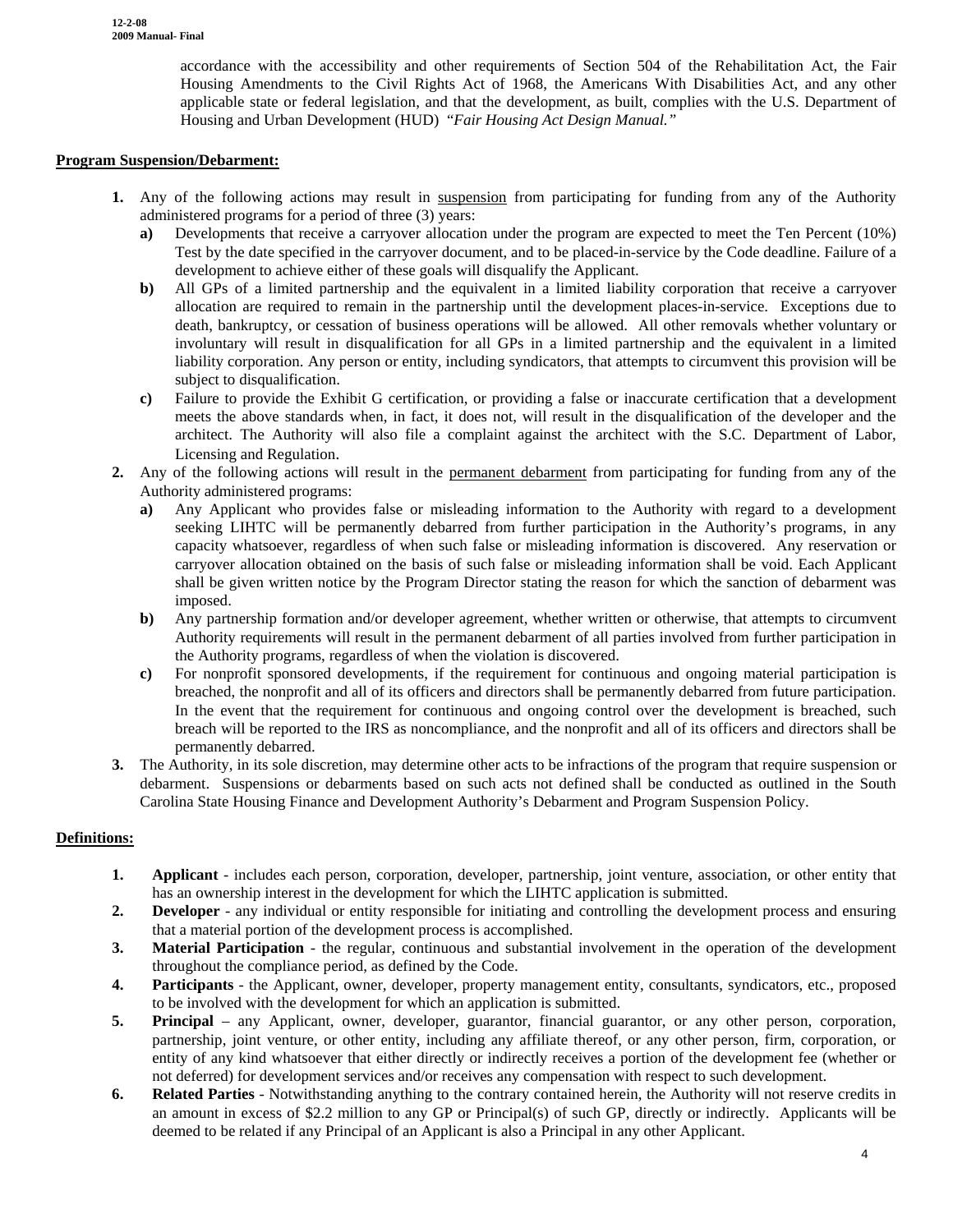An **"Identity of Interest"** is considered to exist if any of the following conditions exist:

- When there is any financial interest of the Applicant, Principal, owner and any other member of the development team;
- When one or more of the officers, directors, stockholders, members, or partners of the Applicant, Principal, or owner is also an officer, director, stockholder, member, or partner of any other member of the development team;
- When any officer, director, stockholder, member or partner of the Applicant, Principal, or owner has any financial interest whatsoever in any other member of the development team;
- When any other member of the development team advances any funds to the Applicant, Principal, or owner;
- When any other member of the development team provides and pays, on behalf of the Applicant, Principal, or owner, the cost of any architectural services or engineering services other than those of a surveyor, general superintendent, or engineer employed by any other member of the development team in connection with its obligations under its contract with the Applicant, Principal, or owner;
- When any other member of the development team takes stock or any interest in the Applicant, Principal, or owner entity as part of the consideration to be paid him/her;
- When any relationship exists which would give the Applicant, Principal, or owner or any other member of the development team control or influence over the price of the contract or the price paid to any other member of the development team or to a subcontractor, material supplier or lessor of equipment;
- When there exist (or come into being) any side deals, agreements, contracts, or undertakings entered into or contemplated, thereby altering, amending, or canceling any of the required application or closing (should there be a closing) documents.

# **II. LIHTC ALLOCATION CEILING: LIMITS and CATEGORIES**

#### **LIHTC Allocation Ceiling:**

The amount of LIHTC available in SC in each calendar year reflects the sum of the amounts allowed under IRC Section  $42(h)(3)(C)$ . This amount may be increased by returned tax credits from prior years, tax credits allocated from the National Pool or by new legislation increasing the amount of LIHTC distributed to each state. The Authority reserves the right to withhold such credits from allocation as it deems advisable.

**Return of Credits and Returned Credit Allocation Procedures** - Allocations of credit may be returned only in accordance with applicable U.S. Treasury Regulations on a date agreed upon by the Authority and the Applicant. Amounts that are not accepted or are returned will be made available as follows:

- **a**) Amounts awarded in the competition and returned prior to December 1<sup>st</sup> mayl be offered to qualified developments submitted in the annual tax credit funding cycle that are capable of meeting carryover requirements. Reservations of returned amounts will be offered to developments in the order in which they appear on the waiting list if the amount offered is at least ninety percent (90%) of the credit amount for which the development is qualified. If no development can be funded to at least ninety percent (90%) of its qualified amount, such amounts shall be carried forward to the following tax credit year. LIHTC developments receiving a reservation of credits prior to December  $1<sup>st</sup>$  will be required to meet all carryover qualifications.
- **b**) Any amounts returned after December  $1<sup>st</sup>$  will be carried forward into the next tax credit year.

#### **Cap for Single Applicant/ Related Parties/ Principal/ Owner:**

- **1.** The Authority will not allocate more than \$2.2 million in LIHTCs to a Principal involved with multiple developments (see "Definitions" on page 4).
- **2.** The maximum tax credit awarded per project will not exceed \$800,000.
- **3.** In the event a Principal exceeds the limitation, the tax credit award to that Principal's development with the lowest point score will be reduced so that the limitation is not exceeded. That development will be awarded a reservation only if the LIHTC amount, as calculated by the Authority, is at least ninety percent (90%) of the unreduced amount that the development would have otherwise received.
- **4.** Regardless of the percentage of participation a Principal has in the development, one hundred percent (100%) of the development's LIHTC reservation will count toward the limitation per Principal.
- **5.** A Principal may not be associated with or submit more than four (4) applications/developments.

## **Special Allocation of Noncompetitive Tax Credits:**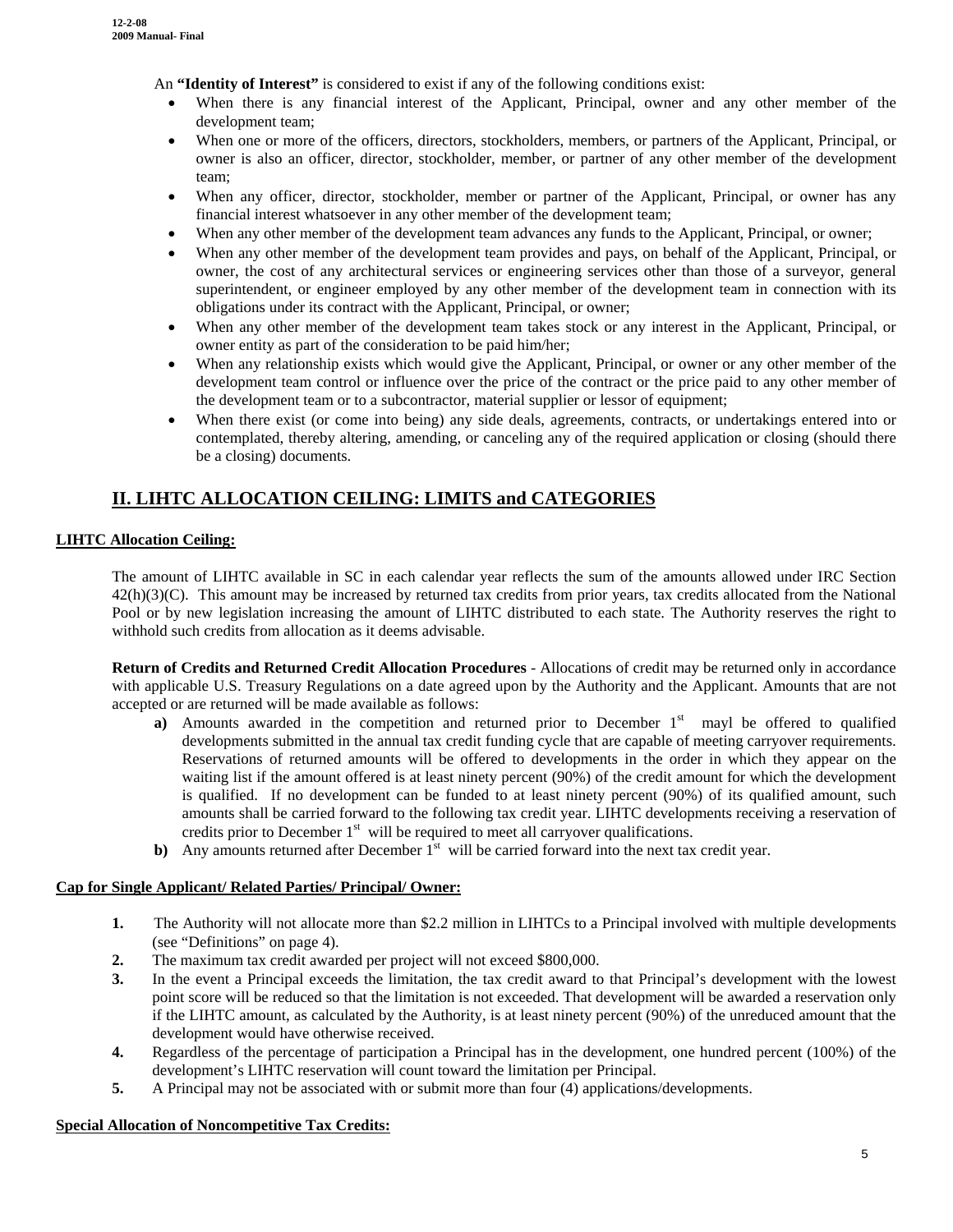**12-2-08 2009 Manual- Final**

Owners of developments allocated credits in the 2008 tax credit funding cycle may return their 2008 allocation in exchange for an award of 2009 tax credits in the original amount plus a 20% increase. The 2008 credits returned will be allocated as part of the 2009 tax credit funding cycle. Owners must notify the Authority, in writing, by December 15, 2008 if they plan to participate in the credit exchange.

In its sole and absolute discretion, and where warranted by extenuating circumstances, the Authority reserves the right to allocate additional credits to previously awarded developments.

Any additional credits from the 2009 credit ceiling supplementing awards from prior years will not count against the 2009 cap limits for single applicant, related parties, principal or owner.

#### **Set-Asides:**

The Authority has five (5) set-asides in which applicants may compete for credits: General, Rehabilitation, Rural Housing Service (RHS), Historic and Nonprofit Set-Asides. Excess funds in the Rehabilitation, RHS, or Historic Set-Asides will roll up to the General Set-Aside. After awards have been made in the General Set-Aside, any excess funds will be allocated to the development, irrespective of the development's pool, having the highest funding percentage. The funding percentage is determined by dividing the amount of credit available in that pool by the amount of credit requested for a development that is partially funded. These excess funds will be allocated if they increase the development's funding percentage to at least ninety percent (90%). A development can compete for funding consideration only in the set-aside in which it applies.

HOME funds will be allocated to developments with the highest point score regardless of set-aside. These HOME funds will be awarded in descending point score order until the HOME funds are exhausted. The Authority reserves the right to reduce HOME funds requested based on underwriting analysis.

#### **1. General Set-Aside:**

To compete in this set-aside, the Applicant must be qualified to do business in the State of South Carolina, as evidenced by having a status of "Good Standing" with the South Carolina Secretary of State's Office. Developments eligible to participate in this set-aside can be new construction, rehabilitation, or adaptive reuse.

#### **2. Rehabilitation Set-Aside:**

- **a)** Up to twenty-five percent (**25%)** of the funds remaining, after deducting the RHS, Historic, and Nonprofit setasides from the annual credit ceiling, may be used for rehabilitation developments.
- **b)** This set-aside is for one hundred percent (100%) rehabilitation developments only. Adaptive Reuse will not be allowed in this set-aside.
- **c)** Rehabilitation developments having a current vacancy rate of 30% or greater will not be allowed to participate in the Rehabilitation Set-Aside. These developments must compete in the General Set-Aside.

#### **3. Rural Housing Service (RHS) Set-Aside:**

- **a)** Up to \$500,000 of the state LIHTC ceiling is reserved for the exclusive use of eligible RHS developments;
- **b)** In order to compete within the RHS set-aside:
	- **i.** The development must have been selected for RHS 514, 515, or 516 funding as evidenced by a letter from the RHS State Multifamily Housing Director.
	- **ii.** The applicant must be qualified to do business in the State of South Carolina, as evidenced by having a status of "Good Standing" with the South Carolina Secretary of State's Office.

#### **4. Historic Set-Aside:**

- **a)** Up to \$750,000 of the state LIHTC ceiling is reserved for developments having historical significance.
- **b)** A minimum of fifty percent (50%) of the square footage of each existing building(s) must be converted to residential use.
- **c)** To compete in this set-aside, the South Carolina Department of Archives and History (SCDAH) must confirm that developments will retain their Historic Character. "Historic Character" means any project consisting of one or more structures (1) (a) individually listed in the National Register of Historic Places; or (b) located in and contributing to a National Register Historic District **and** (2) the rehabilitation of which will be completed in such a manner as to be eligible for federal and state historic rehabilitation tax credits. SCDAH will make these determinations based on the following documentation. For Tier One: SCDAH needs a completed Preliminary Information Form to make a determination of eligibility for unlisted properties and SCDAH needs rehabilitation plans to provide conceptual approval of work. For Tier Two: SCDAH needs a draft National Register Nomination Form for unlisted properties and revised plans if SCDAH issued conditions for conceptual approval of work in Tier One.

#### **5. Nonprofit Set-Aside:**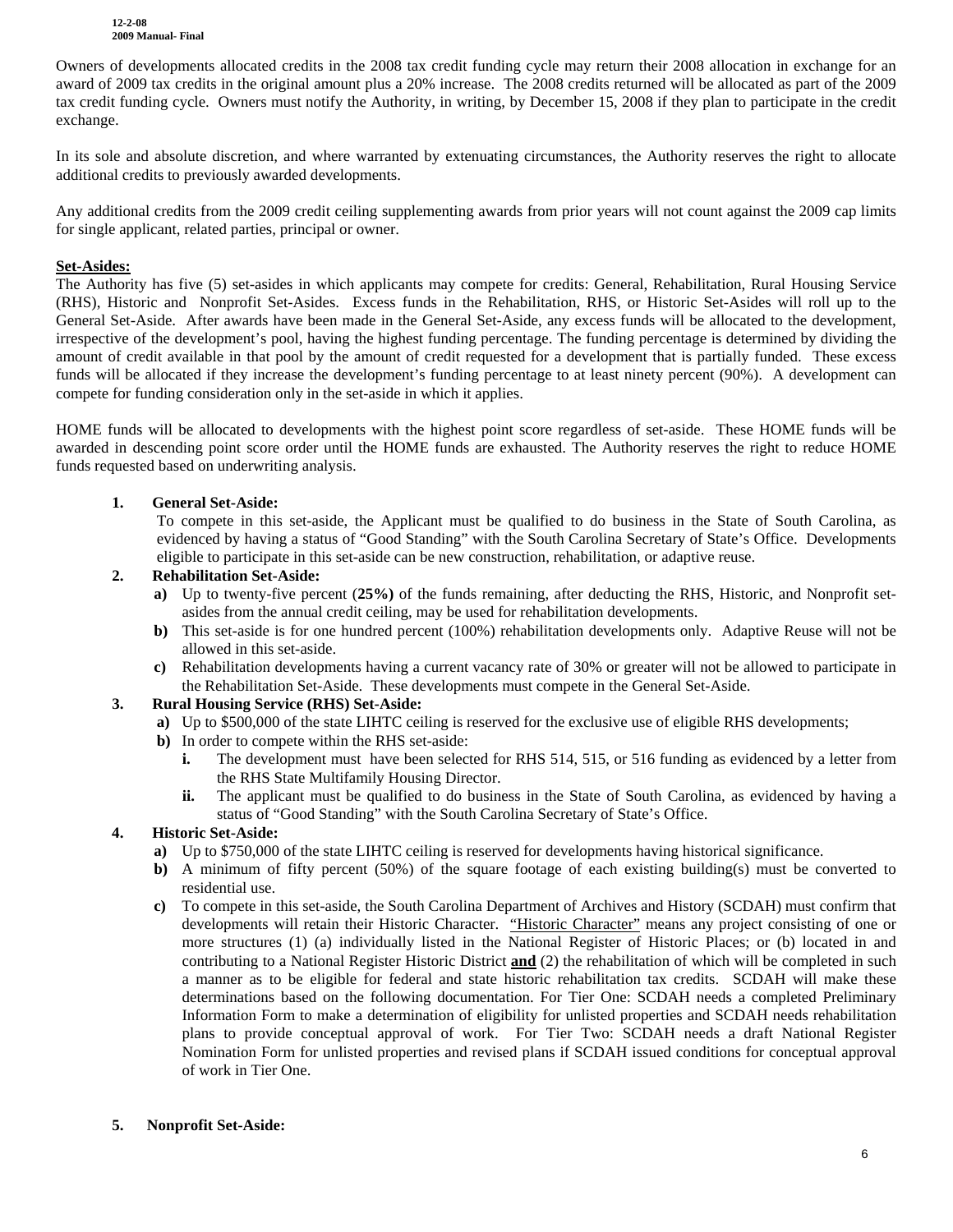- **a)** As per Section 42 of the Code, a minimum of ten percent (10%) of the state LIHTC ceiling is reserved for the exclusive use of eligible nonprofit organizations. Credits awarded to eligible nonprofit organizations from the designated set-aside will count toward meeting the minimum ten percent (10%) state ceiling. Should the Authority not award the minimum ten percent (10%) state ceiling then those credits will be carried forward to the next funding cycle.
- **b**) Eligible nonprofit organizations must meet the following criteria:
	- **i.** The nonprofit organization(s) must be a tax-exempt organization under Section  $501(c)(3)$  or  $501(c)(4)$  of the Code. A tax-exempt organization is defined as:
		- **1.** An entity that has full-time staff whose responsibilities include the development of housing.
		- **2.** An entity qualified to do business in the State of South Carolina, as evidenced by having a status of "Good Standing" with the South Carolina Secretary of State's Office.
	- **ii.** The nonprofit organization(s) must have among its exempt purposes the development of low-income housing;
	- **iii.** The nonprofit organization(s) must also meet the requirements for material participation contained in Section 469 of the Code:
		- **1.** Each nonprofit must submit a narrative statement, certified by a resolution of the nonprofit's Board of Directors, describing the nonprofit's plan for material participation during the development and compliance period;
		- **2.** The Authority will review the narrative statement to determine whether the participation of the nonprofit in the ongoing operation of the development will be deemed material. Such determination shall be made in the sole discretion of the Authority;
		- **3.** For participation to be deemed material, it must be continuous and ongoing throughout the compliance period;
		- **4.** In the event that the requirement for continuous and ongoing material participation is breached, such breach will be reported to the IRS as noncompliance and the nonprofit and all of its officers and directors shall be permanently debarred;
	- **iv.** If the ownership entity of the development is a limited partnership, the nonprofit organization or the wholly owned single-asset entity subsidiary must own (directly or through the partnership) at least 51% interest in the general partner of the partnership entity in accordance with current laws and IRS regulations throughout the development's compliance period. If the ownership entity of the development is a limited liability company, the nonprofit organization or the wholly owned single-asset entity subsidiary must be the managing member (having similar powers to a GP in a limited partnership) throughout the development's compliance period.
	- **v.** The nonprofit GP of the limited partnership or its equivalent in a limited liability company may be an association or alliance of eligible nonprofit organization(s) and a for profit organization(s).
	- **vi.** Fees paid to third party development consultants, evidenced by the cost certification, must not exceed \$35,000. The consultant fee must be for legitimate and necessary consulting services;
	- **vii.** Only the nonprofit organization(s) that is the GP, or the functional equivalent(s) in an LLC, shall be permitted to exercise substantial and ongoing continuous control over the application submission process and over the subsequently produced development. All functions and responsibilities normally performed or undertaken by a GP must be performed by the nonprofit GP. No LP or other investor shall be permitted to exercise control, either directly or indirectly, over the nonprofit GP or to participate in matters relating to the ownership or operation of the development beyond the degree of participation that is usual and customary for an LP.

#### **Combination with Other Authority-Administered Programs:**

#### **Applicants may apply for HOME funds only when applying for tax credits. HOME funds may be requested ONLY at the tax credit Tier One application submission.**

#### **State HOME Funds**

- **a)** State HOME funds of approximately \$9 million will be available in the LIHTC competition;
- **b)** The maximum state HOME award any one (1) development can request is \$700,000. These awards will be available as permanent loans with a one percent (1%) interest rate and a term and amortization period of no longer than thirty (30) years;
- **c)** State HOME funds can be applied for and combined with LIHTC proposals only in conjunction with the LIHTC competition. If a HOME award has previously been awarded for the proposed LIHTC development and has not been closed out then the development is not eligible for LIHTC funding. Previously awarded HOME developments that have been closed out can apply only if written approval is given by state HOME Program Manager and if the development meets the 10-year rule criteria as outlined in Section 42 of the Code;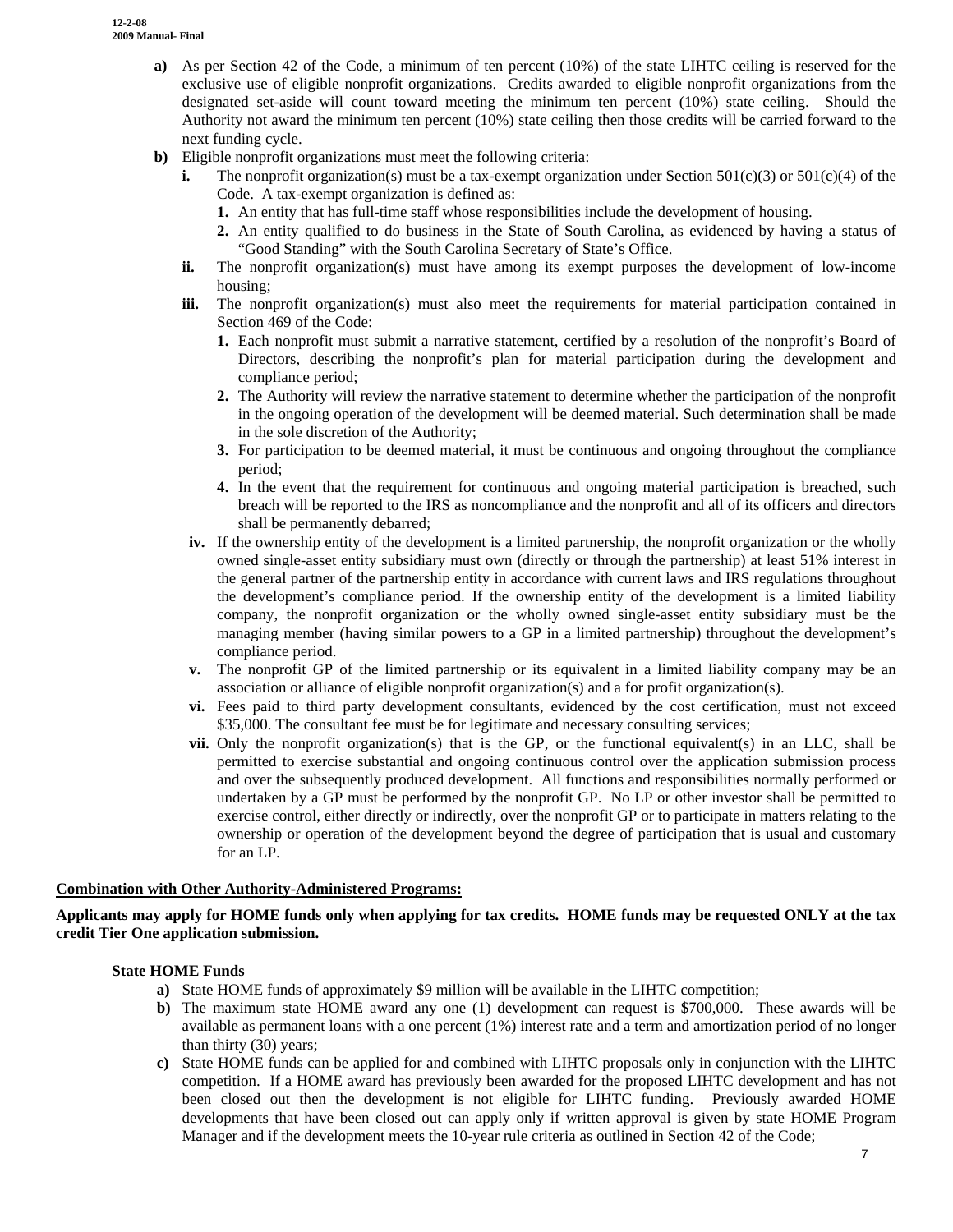- **d)** State HOME funds may be awarded to any LIHTC development if, and only if, at least twenty percent (20%) of the development's total units are rent and income restricted and HOME restricted, based on the fifty percent (50%) Area Median Income. The maximum HOME subsidy per unit cannot exceed the per unit HUD 221(d) limits by bedroom size;
- **e)** Only one state HOME award will be allocated per development;
- **f)** LIHTC will not be allocated to any development that applies for state HOME funds but does not receive a state HOME award;
- **g)** The Applicant must provide at the Tier One Application submission a Phase I Environmental Site Assessment Report prepared by a third party independent licensed environmental consultant and addressed to the SC State Housing Finance & Development Authority. For developments with existing buildings, the Phase I report must also include the results from the following tests: lead-based paint, asbestos and radon. The report must be prepared in accordance with the American Society for Testing and Materials Practice Standards E-1527-05, or as may be amended. The report must be accompanied by a certification from the Applicant stating that any issues raised in the environmental review have been reviewed and will be budgeted accordingly in the development budget to address or remediate fully such issues. A plan must be submitted for the removal of any hazardous materials, if found.
- **h)** In order to receive a reservation of LIHTC in conjunction with state HOME funds, each of the following provisions are applicable and must be met by the applicant by the Tier II application date:
	- **i.** All 2006 state HOME and earlier awards must be officially closed out; and
	- **ii.** All 2007 state HOME awards must have a minimum of seventy-five percent (75%) of the funds drawn down or seventy-five percent (75%) of the development completed; and
	- **iii.** The percentage complete date for previous HOME awards must be met by May 22, 2009. Written confirmation regarding HOME award percentage completion must be provided with the Tier Two application submission from the state HOME Program Manager.

## **III. TIER ONE APPLICATION PROCESS (SITE and MARKET STANDARDS)**

#### **Application Submission Procedures:**

**It is required that the Tier One application submission be organized using the Tabs corresponding to Exhibit A- Tier One Application Checklist. All documents listed on the Tier One Checklist, if applicable, are to be submitted.** 

- **1. Completed Tier One Application** All pages of the Tier One Application must be completed and the application certification page executed. All required signatures must be originals. Faxes will not be accepted. The Authority reserves the right to determine whether any omission in the Tier One Application or required documentation is material or non-material for purposes of the satisfaction of the criteria. Each Applicant must submit an original in a three ring binder **and** two (2) stapled and/or binder clipped copies of the entire Tier One Application package, including all attachments.
- **2. Tier One Fee** A **\$500** fee is due at the time of the Tier One Application submittal.
- **3. Market Study Fee** A market study fee of **\$4,900** is due at the time of the Tier One Application submittal. This fee and the Tier One Application fee may be submitted as a single check.
- **4. Certification for Development Rejection Form** The Applicant consents to the Authority's review of its application to determine whether or not it meets requirements, and agrees that a determination made that an application fails to meet requirements is final and is not subject to further appeal (**Form 1**).
- **5. Rent Roll-** A certified rent roll for all rehabilitation developments must be submitted at the Tier One Application submittal.
- **6. Utility Allowance-** The applicable utility allowance must be submitted at the Tier One Application submittal.
- **7. Development Narrative** The Authority requires a description of:
	- **a)** The current use of the site;
	- **b)** All development and unit amenities;
	- **c)** Older person amenities, if applicable;
	- **d)** Number of units to receive project based rental assistance and the type of assistance;
	- **e)** Utilities to be used and if tenant or owner will be responsible;
	- **f)** Proposed supportive services, if applicable;
	- **g)** Furnishings, if applicable; and
	- **h)** Identity and proximity of services, including transportation, available to the proposed site and appropriate to its tenant population. Each application must include:
		- **1.** A map identifying the development site and the location of services;
		- **2.** Written directions from the site to each service;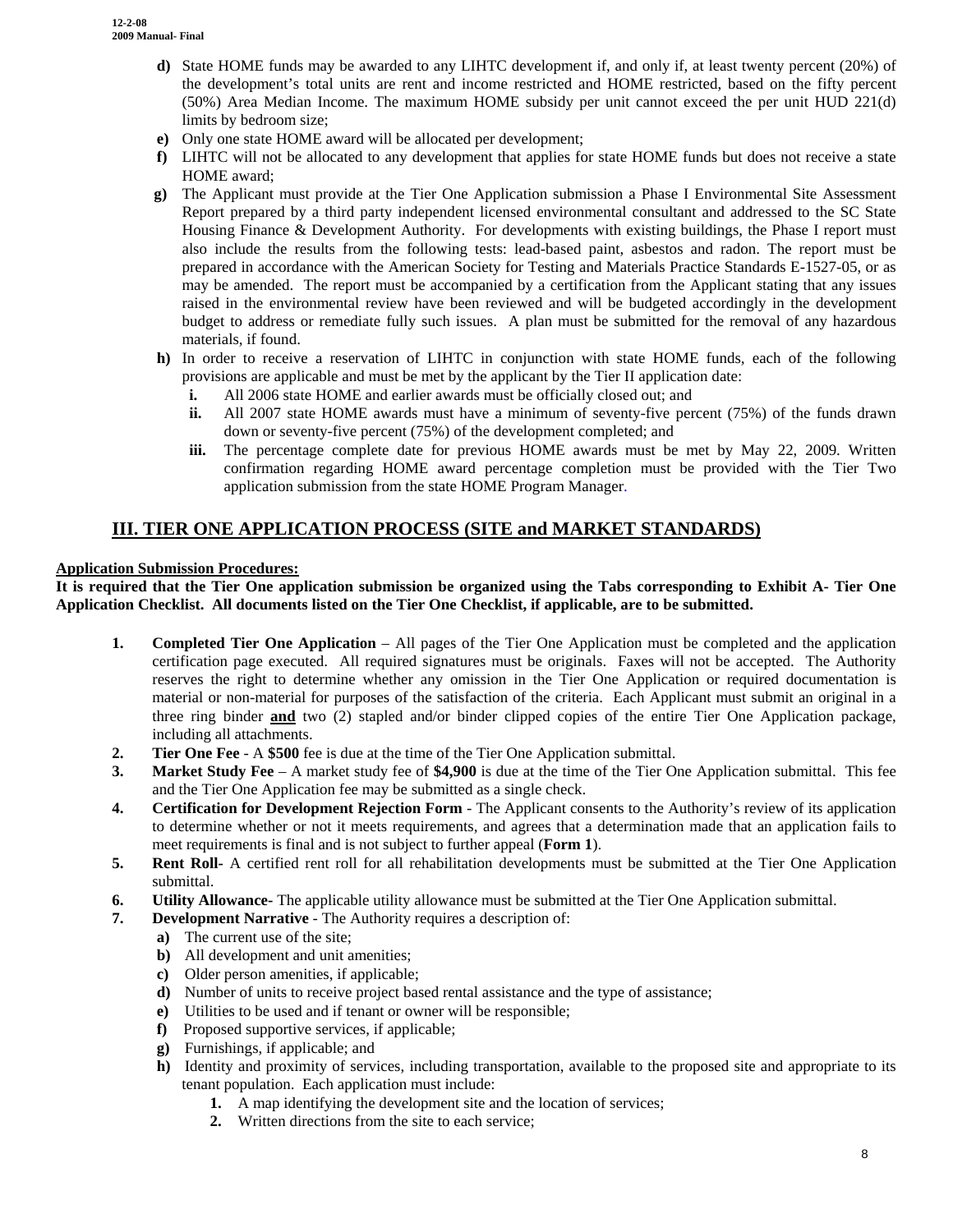- **3.** The services must be identified by name on the map and in the written directions.
- **8. Site Control Documents** At the time of the Tier One Application submittal, the Applicant must have site control. The Applicant must show evidence of site control by having one of the following executed documents:
	- **a)** The Applicant holds title to the site on which the development will be constructed by a properly executed and recorded deed; or
	- **b**) The Applicant has an executed purchase option (the Authority will not accept options on other options) with date certain performance; or
	- **c)** The Applicant has an executed purchase contract with date certain performance; or
	- **d)** The Applicant has an executed ninety-nine (99) year land lease or option on a long-term lease.
	- **e)** With the exception of **a)** above, the Applicant must also submit a copy of the current deed recorded for the site in order to verify the seller.
	- **f)** For all developments requesting HOME funds at the Tier One application submission the following language **must be** included in any purchase option, purchase contract, or long term lease or included as an addendum attached to one of these documents and dated on or before February 28, 2009, "Notwithstanding any provision of this Agreement, if U.S. Department of Housing and Urban Development (HUD) funds are used, including, but not limited to HOME funds, the parties agree and acknowledge that this Agreement does not constitute a commitment of funds or site approval, and that such commitment of funds or approval may occur only upon satisfactory completion of an environmental review and receipt of a release of funds notice from the U.S. Dept of HUD under 24 CFR Part 58. The parties further agree that the provision of any federal funds to the project is conditioned on the determination to proceed with, modify or cancel the project based on the results of a subsequent environmental review. If no HUD funds are utilized in regard to this property, this provision shall be considered null and void."
- **9. Site Suitability Determination and General Site Information** The Applicant must provide:
	- **a) Labeled photographs** (or color copies) of the proposed development site and all adjacent properties;
	- **b)** A **map clearly identifying the exact location** of the development site;
	- **c)** A **map with directions** to the development site from 300-C Outlet Point Blvd., Columbia, SC, 29210;
	- **d)** A **site plan** that shows how the development is to be built. This plan must indicate the placement of buildings on the site, parking areas, sidewalks, planned landscaping, amenities, easements, trash dumpsters, buffers, etc.;
	- **e) Schematic Site Plan** must show the site boundaries and include the location of any streams, ravines, gullies, drainage problems or other construction deterrents. All utility locations such as water, sewer, gas, electric, and phone lines must be shown. However, if these services are not currently located at the site then the plan must reflect the distances from the required services;
	- **f) Preliminary Development Plans** Plans must include the front, rear and side elevations of the buildings as well as detailed unit floor plans for each bedroom size. Acquisition with rehabilitation development must provide preliminary plans showing all proposed changes to existing buildings, parking areas, utilities, etc.;
	- **g)** The most recent available **topography map** of the site that clearly identifies the site contour lines at twenty (20) foot intervals or less;
	- **h)** A current **aerial photograph** with the location of the site clearly marked.
	- **i) Water and Sewer Letter** Written verification by City/County official or the utility service provider indicating that the water and sewer utility tie-ins are accessible and within 300 feet of the proposed site.

NOTE: All required plans and maps must be no larger than  $11x17$ , utilize a scale in which one inch (1") equals one hundred feet (100<sup>o</sup>) or less, and fit, neatly folded if necessary, in a 3-ring binder.

- **10. Phase I Environmental Assessment Report**  Applicants, applying for HOME funds, must provide, at the Tier One Application submission, a Phase I Environmental Site Assessment Report prepared by a third party independent licensed environmental consultant and addressed to the SC State Housing Finance & Development Authority. For developments with existing buildings, the Phase I report must also include the results from the following tests: leadbased paint, asbestos and radon. The report must be prepared in accordance with the American Society for Testing and Materials Practice Standards E-1527-05, or as may be amended. The report must be accompanied by a certification from the Applicant stating that any issues raised in the environmental review have been reviewed and will be budgeted accordingly in the development budget to address or remediate fully such issues. A plan must be submitted for the removal of any hazardous materials, if found.
- **11. Community Revitalization Development Plan (CRDP)** Applicants must provide written verification from the City/County official that the proposed site is located within a designated community revitalization development area. Verification from the City/County official must indicate the date the CRDP was adopted. In addition, the Applicant must provide evidence (i.e., photographs and site addresses) that the proposed development is part of an existing and ongoing revitalization effort in the area.
- **12. Qualified Census Tract (QCT) Verification** Applicants must provide written verification from the City/County official that the proposed site is located within a QCT.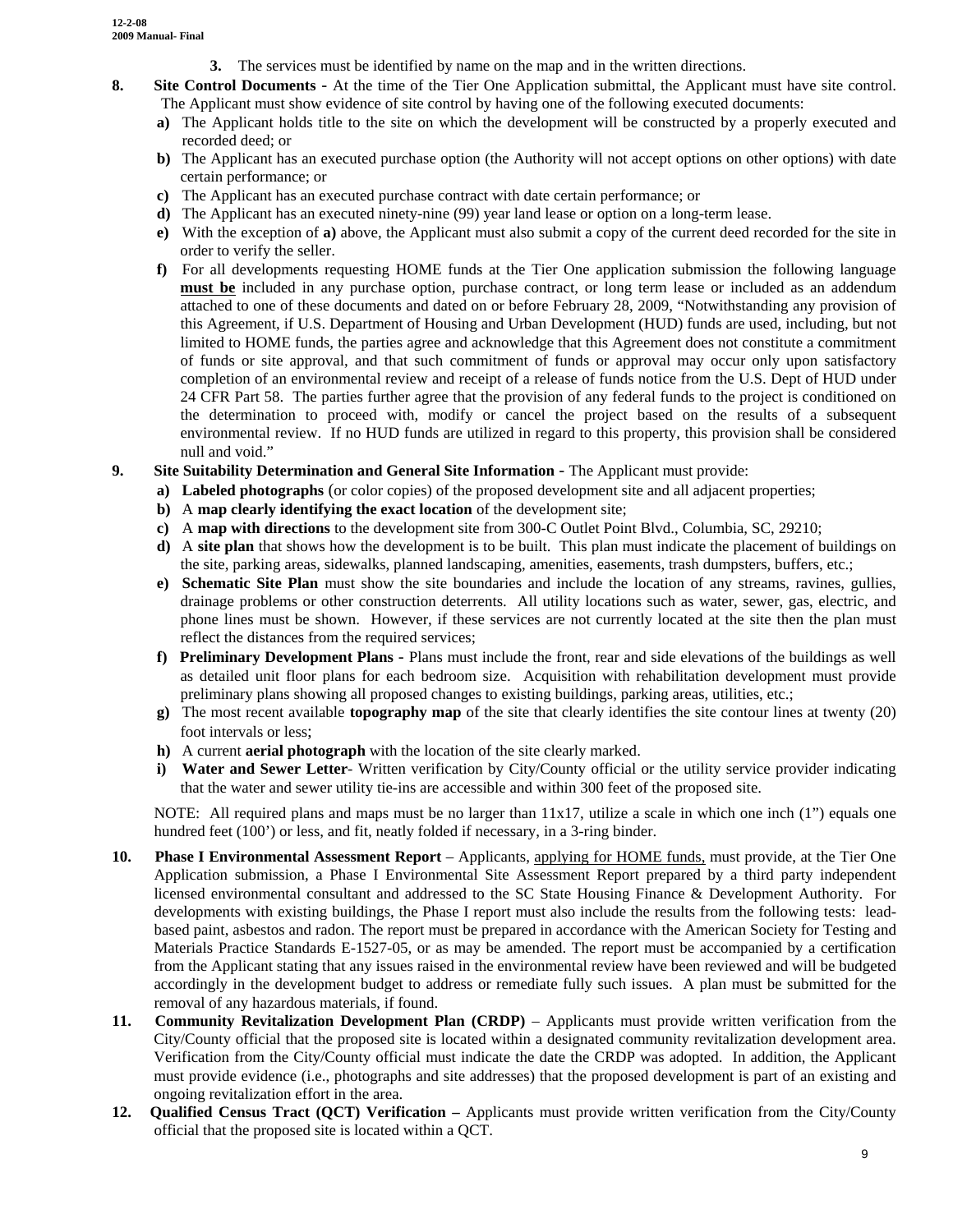#### **Application Review:**

#### **1. Internal Completeness Review**

- **a)** Tier One applications will be reviewed for completeness after the submittal deadline. The Authority will make the final determination if applications are complete. The Authority has the right to request clarification or additional information if it deems necessary;
- **b**) Applications with three (3) or fewer missing/incomplete documents will be assessed a \$1,000 administrative fee. If any missing/incomplete documents to be resubmitted are not received by the seven (7) business day deadline, the application will be disqualified;
- **c)** If an application is missing four (4) or more documents the application will be disqualified;
- **d)** If the application is not submitted as outlined in the LIHTC Manual, the application will be disqualified.

#### **2. Site Review**

- **a)** Authority staff or contract consultant(s) will conduct evaluations for each Tier One application site. A review will determine if there are (1) detrimental site characteristics on or near the proposed development and (2) positive site characteristics. If the Authority determines detrimental site characteristics exist on, adjacent to, or within unallowable distances from the site, the Authority may reject the application.
- **b)** At Tier One review, all sites will receive a point score based on positive and detrimental site characteristics.

It is the objective of the Authority to select the best available sites for those developments best satisfying the general purpose and guidelines of this LIHTC Manual and the QAP. The determination of detrimental site characteristics should not be construed as a finding that a site is not a buildable site under any circumstances.

#### **Market Study Process:**

The Applicant will be required to submit a market study fee in the amount of \$4,900 at the Tier One Application submittal or the application will be disqualified.

- **1.** Upon receipt of Tier One Applications, the Authority will assign proposals to commissioned market analysts. The Authority will work to assign to each analyst proposals which are geographically clustered and for which the analyst has not already performed a preliminary market study. Market studies must conform to the requirements in **Exhibit S and S-2** and both will become property of the Authority.
- **2.** Applicants should notify the Authority immediately if they believe a conflict of interest exists with an assigned market analyst. The Authority will make the final determination if a conflict exists and/or if changes will be made.
- **3.** Unless a specific definition is given in the 2009 QAP Package, commissioned analysts must adhere to Market Study Terminology as sanctioned by the National Council of Affordable Housing Market Analysts. The Market Study terminology list is available at: [www.housingonline.com](http://www.housingonline.com/) .
- **4.** Once assignments are made, analysts may contact Applicants to ensure they have all information necessary to complete a market study. However, analysts and Applicants must not discuss the Primary Market Area (PMA) during this initial contact period. All analysts must provide the Authority and the Applicant, by email, fax or hard copy, a description of the PMA and a list of the comparable/competitive developments to be used in the market study for each assigned proposal by 5:00 PM (EST) Friday, March 13, 2009. Each pre-market analysis must include the following:
	- a. A map of the PMA;
	- b. A physical description of the PMA including the methodology used to define it;
	- c. Census tracts that encompass the PMA; and
	- d. A list of the comparable/competitive developments to be used.
- **5.** The Authority will notify analysts if the pre-market analysis is deemed acceptable. Analysts will have six (6) weeks to complete all assigned market studies. All completed studies must be received by 5:00 PM (EST) on Thursday, April 16, 2009. Two hard copies must be submitted to the Authority along with one electronic copy. The electronic copy may be in the form of a CD or DVD.
- **6.** Upon receipt of all completed market studies, the Authority will forward a copy to all Applicants at the same time and begin the in-house review. If alterations are recommended, the market study should reflect conclusions based on both the original proposal and the recommendations. This includes capture rates, absorption periods, market advantage, etc. This would include completing Exhibit  $S - 2$  for both scenarios.
- **7.** The Applicant must submit in writing to the Authority that s/he has received the market study. If alterations are recommended, the Applicant **must** incorporate the alterations into the proposal.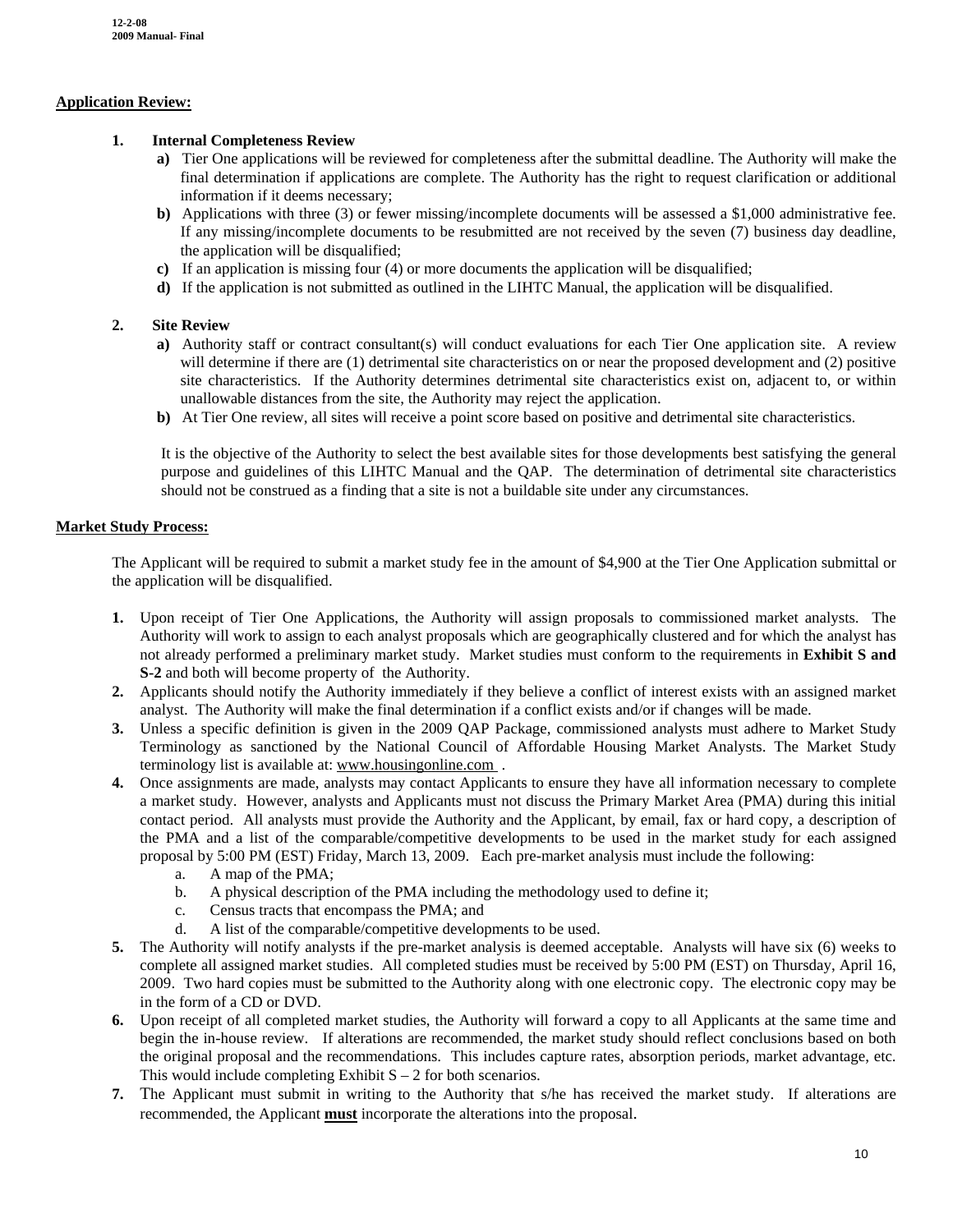- **8.** The Authority will consider the market study, the market, marketability factors, and any additional information available to determine if an acceptable market exists for a development as proposed. The Authority is not bound by the conclusions or recommendations of the market analysts and reserves the right to disqualify any application in the competition if it determines an acceptable market does not exist.
- **9.** In one cover letter, separate from the individual market studies submitted, the market analyst must indicate which proposals, if any, are located within the same market area. A determination must be made if the PMA can absorb all proposals, and if not, the analyst must identify the strongest proposal(s) and the reasons why. In instances where the market analyst recommends funding only one (1) of two (2) or two (2) of three (3), etc. of the developments proposed for the same market area, the Authority will indicate such recommendation to the applicant(s) in writing. If multiple proposals within the same market area score enough points to be funded but the market studies limit the number of developments in the area, the Authority will fund the highest scoring application(s), including tie breakers, regardless of set-aside.

#### **Tier One Notification:**

- **1. Final Determination** Based on the outcome of the internal completeness review, the site visit, and market study review, the Authority will inform the Applicant in writing of each Tier One application whether or not the development will be invited to participate in the Tier Two application process. **The Authority anticipates inviting back only the forty (40) highest scoring applications.** Determinations, as well as the point score ranking for each proposed development, will be posted to the Authority's website.
- **2. Appeals There will be no appeals under any circumstances of the Authority's determinations in the Tier One application review.**

## **IV. TIER TWO APPLICATION PROCESS**

#### **Application Submission Requirements:**

One (1) original hard copy of the Tier Two application and all applicable attachments, exhibits, certifications, opinions, fees, etc. must be submitted for each development. If state HOME funds were applied for in the Tier One application and are still being requested, an additional hard copy of the application and all applicable attachments, exhibits, certifications, opinions, fees, etc., must be provided. Tier Two applications will be accepted only if the application is:

- **1.** For the same Tier One site that received notification that the project can participate in the Tier Two Competition;
- **2.** From the same Tier One Applicant;
- **3.** Typed and submitted in a three-ring binder large enough to efficiently hold the entire application;

#### **Application Submission Procedures:**

**It is required that the Tier Two application submission be organized using Tabs corresponding to Exhibit A- Tier Two Application Checklist. All documents listed on the Tier Two Checklist, if applicable, are to be submitted.** 

- **1. Completed Tier Two Application** All pages of the Tier Two application must be completed and the application certification page executed. All required signatures must be originals. Faxes will not be accepted. The Authority reserves the right to determine whether any omission in the Tier Two application or required documentation is material or non-material for the satisfaction of point criteria.
- **2. Tier Two Fee** A **\$3,000** Tier Two fee is due at the time of application submittal.
- **3. Site Control -** A notarized letter from the Applicant is required stating (1) there has been no change in site control since the Tier One application submittal and (2) if applying for HOME funds, that the site has not been disturbed and construction and/or rehabilitation has not begun.
- **4. Zoning**  The Applicant must provide at the Tier Two application submission:
	- **a)** For new construction developments, evidence that the land use requirements for each site on which the development will be located is currently zoned multifamily residential. Evidence should verify that the proposed development site currently meets the local zoning or land use restrictions.
	- **b)** For rehabilitation developments, evidence that this type of development, as existing, is allowed by local zoning or land use restrictions.
	- **c)** For adaptive reuse developments, evidence that the zoning currently in place allows for multifamily residential developments.
- **5. Physical Needs Assessment Report (PNA)** A PNA report prepared and certified by a third party independent licensed engineer or architect is required. The PNA report must not be dated prior to September 1, 2008.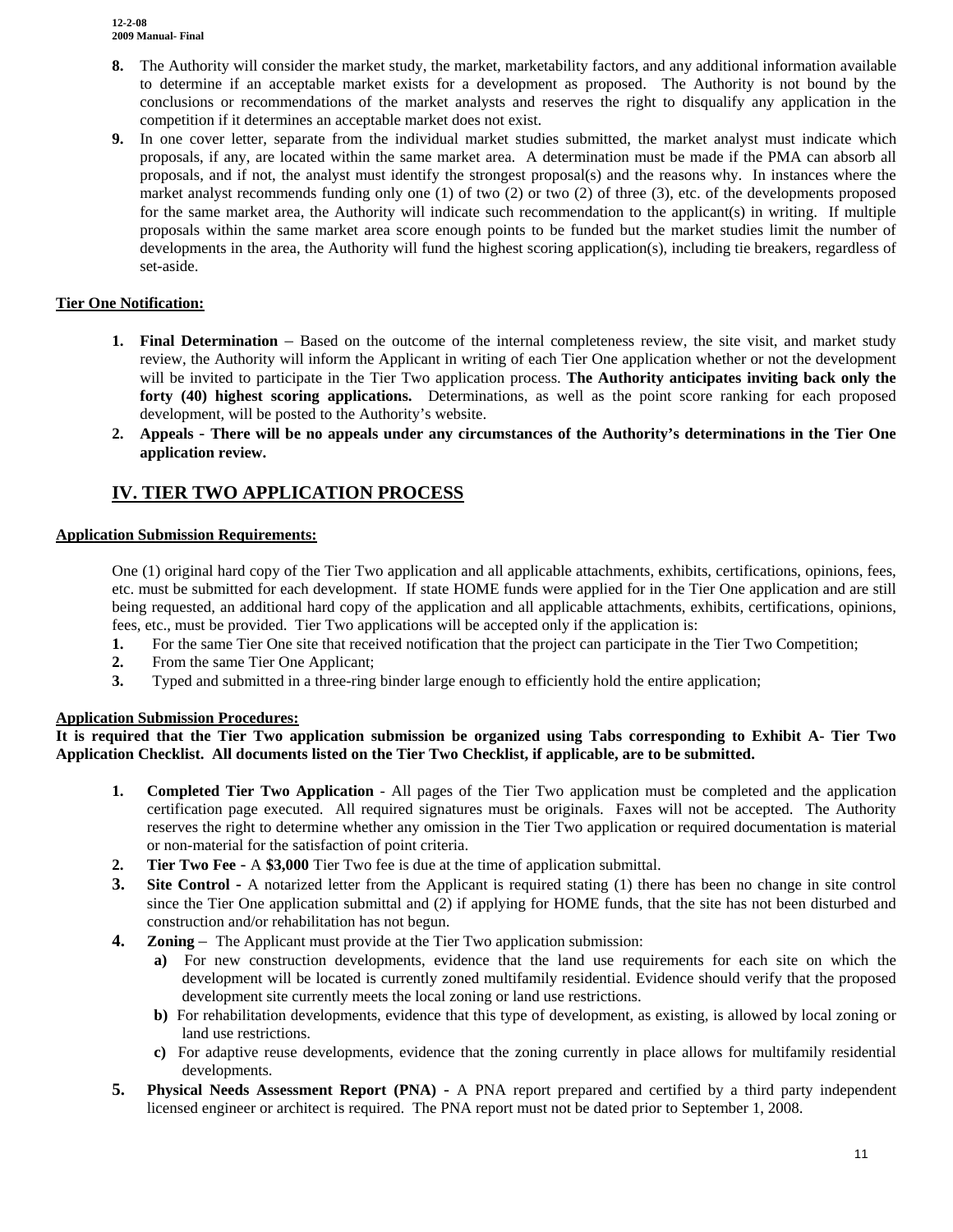- **a)** The Authority requires a minimum of \$15,000 per unit in hard construction costs with at least fifty percent (50%) of the \$15,000 in hard construction costs attributed to interior unit costs.
- **b**) Developments that do not reflect at least \$15,000 per unit in hard construction costs will be disqualified for LIHTC consideration. If the PNA report represents needed repairs in excess of \$15,000 per unit, then the application must reflect the higher rehabilitation costs.
- **c)** The PNA report must state that one hundred percent (100%) of the units were inspected and provide information unit by unit. **If the PNA report does not reflect that one hundred percent (100%) of the units were inspected then the proposed development will be eliminated from further funding consideration.**
- **d)** All rehabilitation developments must adhere to mandatory design criteria as outlined in the QAP. Any mandatory items replaced on or after January 1, 2005 are not required to be replaced as part of the rehabilitation. The PNA report must include a unit by unit listing of all mandatory items replaced on or after January 1, 2005.
- **e)** The report must include a comprehensive list of the immediate necessary repairs and their costs. Additionally, the remaining "useful life" of major systems including the HVAC, electrical, plumbing, and roofing must be estimated. Major systems that have been replaced within the past seven (7) years are not allowable rehabilitation expenditure items for meeting the **\$15,000** in hard construction costs per unit requirement.
- **f)** The PNA report must also address the overall structural integrity of each existing building(s).
- **g)** Developments applying in the RHS set-aside may submit the rehabilitation assessment utilized by RHS. The assessment must not be dated prior to September 1, 2008.
- **h) Exhibit R** must be submitted with the PNA report. The hard construction costs per unit indicated on page 13 of the Tier Two application must be greater than or equal to the hard construction costs indicated on **Exhibit R**.
- **i)** Adaptive reuse developments are not required to submit a PNA report.
- **6. Relocation Certification and Tenant Profile Form** Developments must minimize the displacement of low-income households.
	- **a**) Should permanent or temporary displacement occur, a detailed, step by step relocation plan must be furnished with the Tier Two application describing how displaced persons will be relocated, including a description of the costs of relocation. The applicant is responsible for all relocation expenses, which must be included in the project's development budget. All applicants applying for acquisition/rehabilitation developments must complete FORM 3, Developer Relocation Certification and Tenant Profile Form. Applicants applying for HOME funds must comply with the uniform Relocation Assistance and Real Property Acquisition Policies Act of 1970, as revised in 49 CFR Part 24;
	- **b)** Developments involving permanent relocation of tenants are discouraged and will be considered for LIHTC only application submittals. No more than ten percent (10%) of the existing tenants may be permanently displaced. A detailed, step by step relocation plan must be furnished with the Tier Two application describing how permanently displaced persons will be relocated, including a description of the costs of relocation. The applicant is responsible for all relocation expenses, which must be included in the project's development budget.
- **7. Opinions, Certifications and Exhibits** All opinions, certifications and exhibits submitted by attorneys, the Applicant, or other professionals must be based on an independent investigation into the facts and circumstances surrounding the proposed development. All opinions, certifications, and exhibits must be in the form specified by the Authority. **Applications will be disqualified if an opinion, certification, or exhibit has been materially altered, amended, or changed.** All opinions and certifications submitted by attorneys, architects and/or engineers, and certified public accountants (CPAs) must be on letterhead and with original signatures. Changes in professionals hired by the Applicant, i.e. attorneys, architects, and certified public accountants, are permissible; however, the new professionals must adhere to the original certifications made by previous professionals.
- **8. Third Party Professionals** Attorneys, architects, engineers and certified public accountants must be third-party independent professionals and be licensed to practice their professions in SC.
- **9. Parking Space Criteria**  In localities that do not have their own parking space regulatory code/requirement, the Authority requires that the development provide adequate parking spaces. If tenants are required to pay for parking, those charges must be included in the rental fees and are subject to the LIHTC allowable rent limitations. The minimum number of parking spaces is as follows (again, only in those localities that **DO NOT** have their own regulatory code/requirements):
	- **a**) For older persons developments a minimum of one-half (.5) parking space per unit is required;
	- **b)** For a homeless/transitional development a minimum of one (1) parking space per every ten (10) beds is required in addition to sufficient parking for all development staff;
	- **c)** For all other developments, for each unit of three (3) or more bedrooms a minimum of two (2) parking spaces per unit is required; for each unit of two  $(2)$  or fewer bedrooms – a minimum of one and one-half  $(1.5)$  parking spaces per unit is required;
	- **d)** Existing properties being submitted for acquisition or rehabilitation are not required to increase existing parking as stated in (a), (b) or (c) above.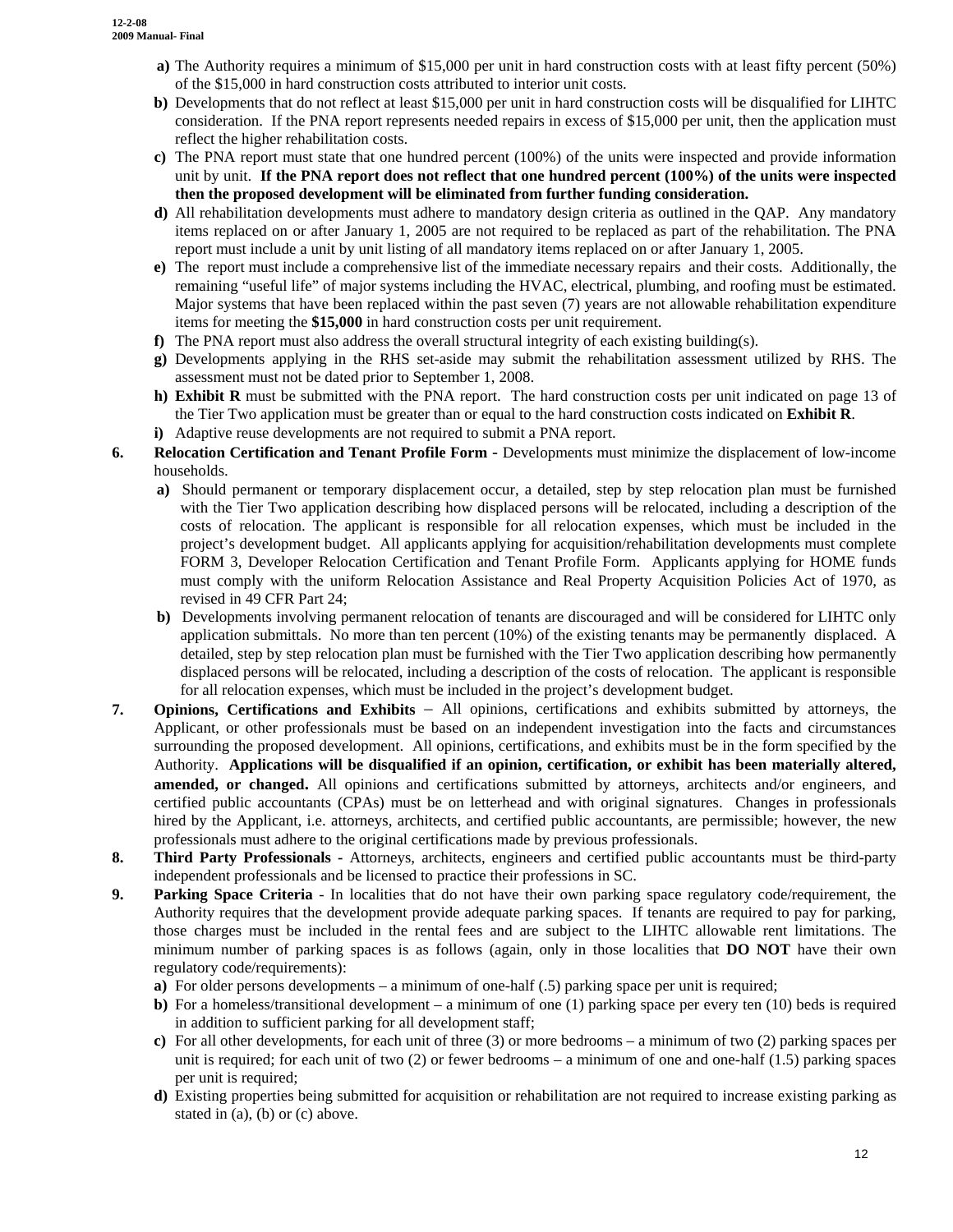#### **Application Review:**

#### **Internal Completeness Review**

- **a)** Staff will review all applications for completeness, Applicants will be notified in writing of any documents that are missing/incomplete and given seven (7) business days to submit those documents;
- **b**) Applications with four (4) or fewer missing/incomplete documents will be assessed a \$1,000 administrative fee. If any missing/incomplete documents to be resubmitted are not received by the seven (7) business day deadline, the application will be disqualified;
- **c)** Applications that have five (5) or more missing/incomplete documents will be disqualified;
- **d)** Any documents that are determined to be missing and/or incomplete and are identified as documents needed for points consideration may be accepted but will not receive points.
- **e)** Authority staff will review and point score all Tier Two applications. Final point scores, which are the totals of the Tier One and Tier Two scores, will be posted to the Authority's website.
- **f)** If there is a tie between developments when point scores are determined, the Authority will utilize the Authority Discretion and Tie Breaker Criteria outlined in Section IV of the 2009 QAP to determine the development(s) to be awarded tax credits.
- **g)** Applications that do not score high enough to receive an award will be placed on a waiting list for consideration should additional tax credits become available.

### **V. TIER TWO FINANCIAL UNDERWRITING STANDARDS**

#### **Basic Financial Feasibility Review:**

- **1.** Section 42(m)(2)(A) of the Code provides that "The housing credit dollar amount allocated to a development shall not exceed the amount the housing credit agency determines is necessary for the financial feasibility of the development and its viability as a qualified low-income housing development throughout the compliance period." **In determining financial feasibility, the Authority will disregard all personal or other guarantees that are required to supply deficiencies in income necessary to pay debt service and operating expenses of the development. Developments that are not financially feasible without such guarantees will not be offered a LIHTC award.**
- **2.** Developments determined not to be financially feasible or determined not to need the LIHTC will be disqualified.
- **3.** To receive an allocation, a development must be underwritten to determine the least amount of credit necessary to be financially feasible at the following times:
	- **a)** When the Tier Two application is made; and
	- **b)** When the Carryover Allocation is requested; and
	- **c)** When the last building is Placed-In-Service.

#### **Financial Characteristics:**

Development income information on any market rate and low income units must be provided. Market rate units are units that are not income or rent restricted and are available without regard to tenant income. The low-income units are units subject to the income and rent restrictions of the Code. The Applicant must indicate all federal, state, or local subsidies that will be providing any type of assistance for the low-income tenants.

In determining maximum allowable gross rent and utility allowances for LIHTC units, the use of an imputed income based on the number of bedrooms in a unit is required by the provisions of the Code. Units with no separate bedroom are treated as being occupied by one (1) person and larger units are treated as being occupied by one and one-half (1.5) persons per separate bedroom.

- 0 Bedroom Unit  $= 1.0$  person income
- 1 Bedroom Unit = 1.5 person income
- 2 Bedroom Unit = 3.0 person income
- 3 Bedroom Unit = 4.5 person income
- $4$  Bedroom Unit =  $6.0$  person income

Maximum annual gross rents cannot exceed thirty percent (30%) of the imputed income. Gross rent does not include any payment under Section 8 of the U. S. Housing Act of 1937, or any comparable rental assistance program with respect to such unit or the occupants. Gross rent must include an allowance for any utilities paid by the tenant.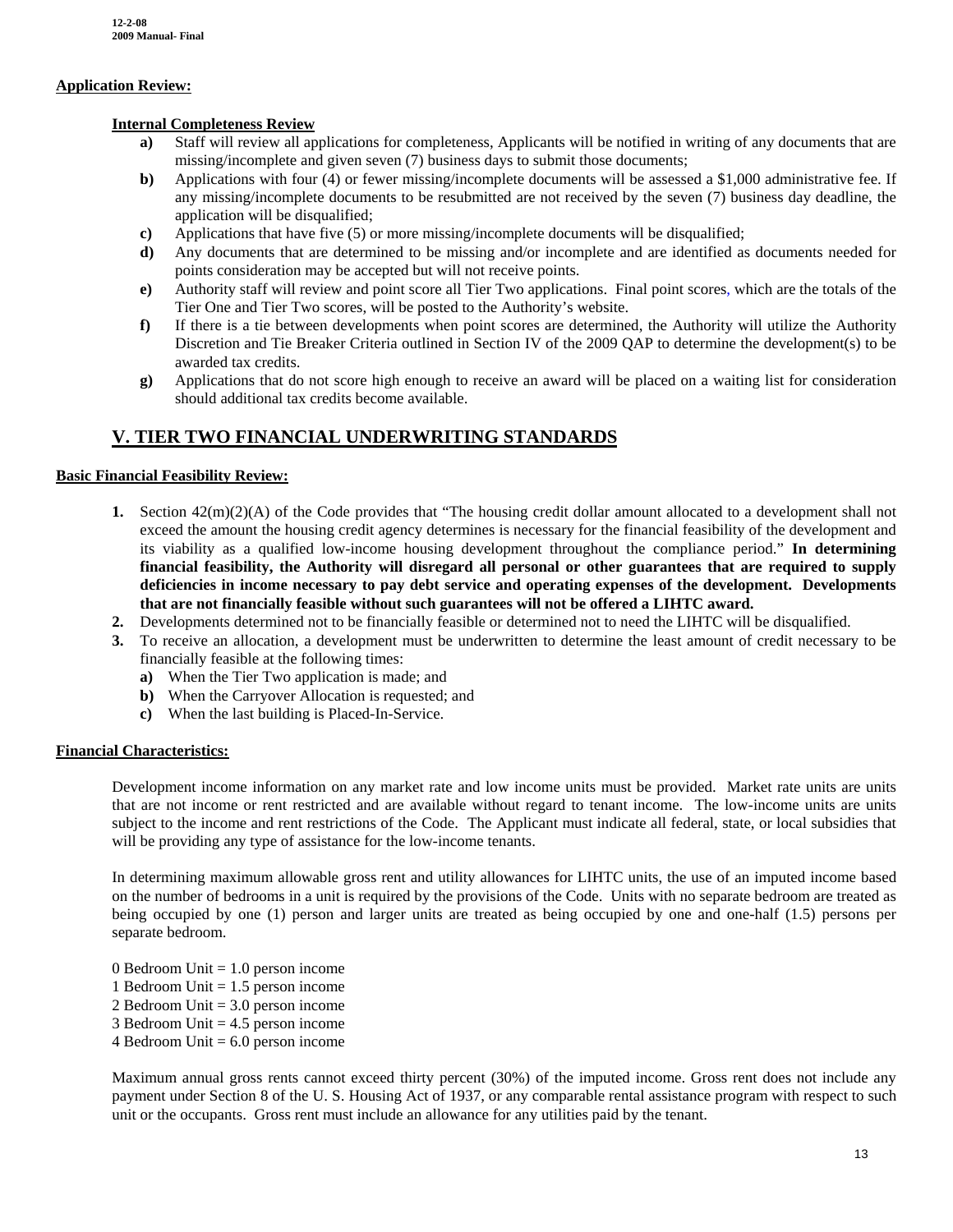**12-2-08 2009 Manual- Final**

The Revenue Reconciliation Act of 1993 requires the housing credit agency to consider the reasonableness and appropriateness of development costs and operating expenses. In making this determination, the housing credit agency must consider: (1) the sources and uses of funds and the total financial structure of the development; (2) any proceeds expected to be generated by the syndication of the tax credit; and (3) the percentage of the housing credit dollar amount to be used for development costs other than intermediary costs.

Certain fees are considered to be intermediary costs. The term "intermediary" has not been defined in the Code, and the IRS has not issued regulations concerning this provision. Until such regulations are promulgated, the Authority has defined intermediary costs as all costs other than "land, sticks, and bricks." For evaluating the reasonableness of certain fees and overhead items represented for tax credit basis purposes, additional documentation as to the nature and amount of intermediary costs may be required. The Authority reserves the right to question any fees which are unidentified, unusual or excessive and to limit these fees and overhead items, based on the development size and other associated risk factors. A tax attorney or consultant is recommended to aid in determining which development costs are included in eligible basis under the Code.

The development costs are evaluated for reasonableness, necessity, and eligibility. Cost comparisons with previous development cost certifications and other third party data may be performed for comparability and reasonableness. Acquisition and/or rehabilitation development costs will be evaluated to assess whether the proposed rehabilitation is required and satisfies the PNA. The Authority reserves the right to inspect proposed rehabilitation developments before a reservation is offered.

Applicants are cautioned to be accurate in providing development cost information. Underestimating could result in insufficient tax credits being available to successfully complete the development while overestimating could result in a development being considered infeasible. **Increases in development costs due to cost overruns will not result in an increase in the allocated tax credit.** 

#### **Utility Allowances:**

Any utility services paid for by the tenant must be considered in the calculation of tenant-paid rent. An allowance for tenantpaid utilities is deducted from the maximum allowable monthly gross rent to determine the maximum allowable monthly net rent; the proposed tenant rent may not exceed the maximum allowable monthly net rent. Any services paid for by the owner should not be included in the utility allowance.

- **1. Sources:** Applicants may submit utility allowances only from those sources approved by the Authority. The Authority will accept utility allowances provided by:
	- **a)** Rural Housing Service (RHS) but only if RHS provides financing of the proposed development;
	- **b**) The Authority's Contract Administration Division for those developments utilizing HAP contracts;
	- **c)** The local public housing authority (PHA) serving the proposed project; or
	- **d)** Third party certified utility company estimates only if that utility company will be providing services to the development.

The Authority will not accept utility allowances determined by any other sources, including engineers, consultants, and applicants/developers.

- **2. Mandatory Services:** Utility services which must be provided to all tenants are heating, air conditioning, cooking, lighting and/or other electric, hot water, water and sewer, and trash collection. Air conditioning must be separately identified in the allowance calculation.
- **3. Other Charges:** The utility allowance must include an amount for the cost of any service paid for by the tenant. In addition the allowance must include any charges imposed by the utility provider for access or connection, such as electric or natural gas facilities fees. Charges for services must accurately reflect any surcharges based on the location of the development, such as higher water and sewer fees for sites outside the city limits. Charges for specific appliances, such as ranges and refrigerators, should be included in the allowance only if the tenant must supply the appliance(s).
- **4. Calculation:** The utility allowance is computed by first adding the exact amount of each individual utility service (e.g., heating, cooking) for each bedroom size, without rounding. The resulting total utility allowance for each bedroom size is then rounded upward to the next whole dollar if it contains any fraction of a dollar (i.e., .01-.99). See Exhibit U for an example of a completed utility allowance schedule.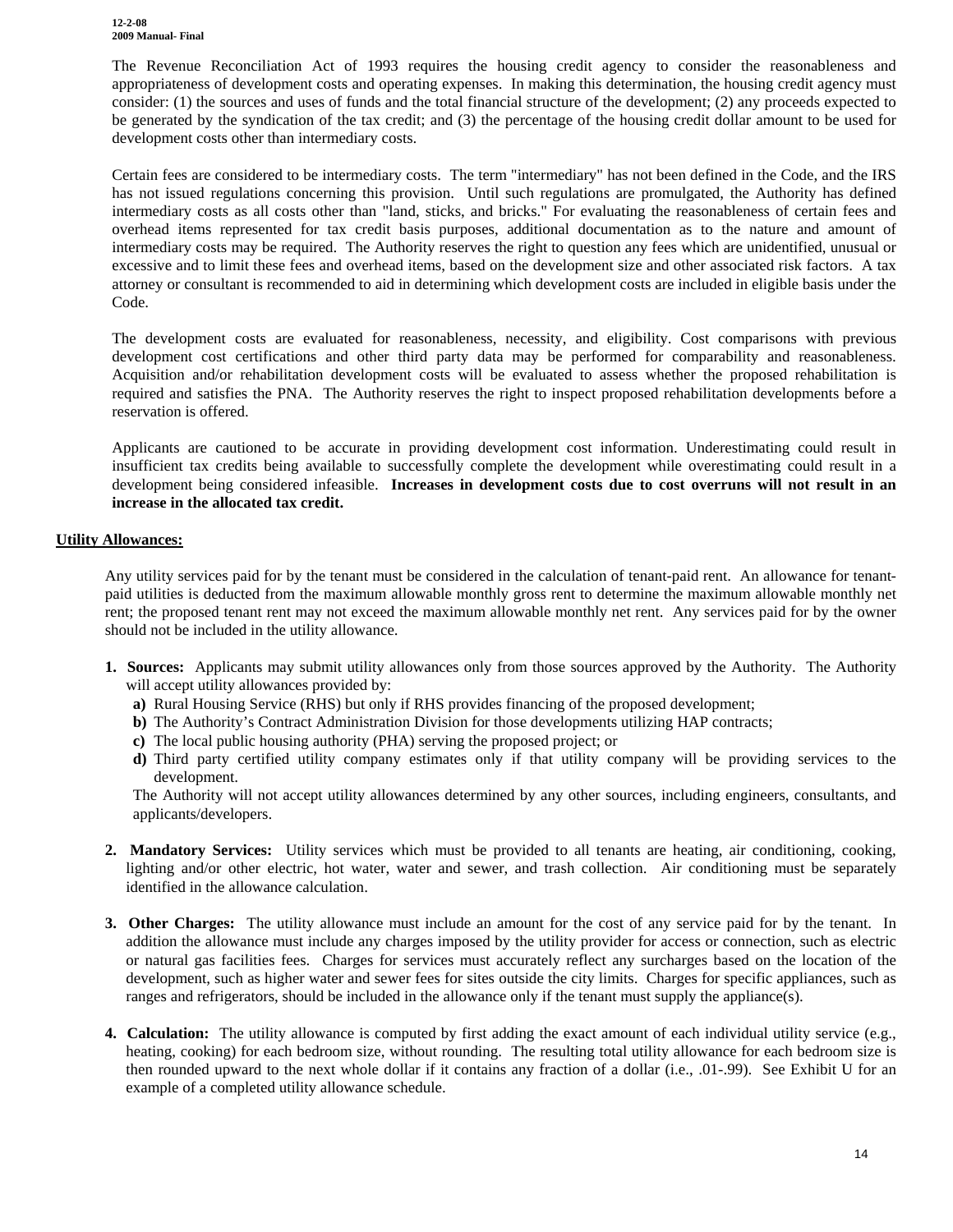#### **Authority Designated Difficult Development Areas (DDAs):**

 As outlined in H.R. 3221, the Housing and Economic Recovery Act of 2008, the Authority must establish criteria for determining which areas will be treated as Difficult Development Areas (DDAs) and which projects will be eligible to receive additional tax credits up to 130%. Developments utilizing tax exempt bonds are not eligible for this basis boost. The DDA criteria established by the Authority are separate from the federally designated DDA areas. Developments meeting the following criteria are eligible to receive a basis boost of up to 130%:

- **1.** If any part of the proposed site is in a federally designated Qualified Census Tract (QCT), the Authority will treat the entire site as a DDA area and allow the basis boost to all buildings in the development.
- **2.** Developments that are 100% elderly (62 years and older).
- **3.** Developments that are 100% special needs.
- **4.** Developments that are targeted for older persons or families.

#### **Underwriting Standards:**

**1. Operating Reserves -** Developments receiving loan funds from RHS may satisfy the operating reserve requirement of the LIHTC program by establishing the two percent (2%) operating and maintenance capital reserve account and by maintaining this account as required by RHS. Developments not subject to the RHS two percent (2%) operating and maintenance capital reserve requirements must establish and maintain minimum operating reserves equal to six (6) months of projected operating expenses. The reserve must be established at the time the development places in service and must be maintained at the required level throughout the compliance period unless earlier release of the reserves is approved by the Authority and the Syndicator of the low-income housing tax credits.

 The Authority may allow for release of operating reserves after certain requirements are met. The following conditions must be met for consideration:

- **a)** The Syndicator of the low-income housing tax credits must provide a written statement verifying the Syndicator's approval of the release of operating reserves and must attest that the agreement is the result of the property meeting the conditions of release specified in the partnership agreement or operating agreement. The Syndicator must use **Exhibit OR-1** to report the approval for release of the reserves and must indicate on this form the conditions that have been met which allow for the release.
- **b**) The Owner/Principal(s) must provide a statement that the conditions required by the Syndicator for release of the operating reserves have been met. This must be certified on **Exhibit OR-2.** Providing false or misleading information to obtain the release of reserves may result in debarment.
- **c)** Before a release of operating reserves will be considered, the property must have been placed in service a minimum of five (5) years and have maintained a minimum debt coverage ratio of 1.15 for the three (3) most recent consecutive calendar years.

The Authority reserves the right to hire an accounting firm at the property owner's expense to confirm that the required conditions for release of the operating reserves have been met.

- **2. Replacement Reserves** Applicants are required to establish and maintain minimum replacement reserves of **\$250** per unit annually for new construction and for rehabilitation developments serving older persons (aged 55 and up). Replacement reserves for all other rehabilitation developments are **\$300** per unit annually. The Authority requires evidence of the existence of Replacement Reserves. Replacement Reserves must be reflected in the development's annual audited financial statements.
- **3. Developer Fees, Developer Overhead, and Consultant Fees (the "Fees")**  In evaluating the reasonableness of Fees the Authority has established limits as follows:
	- **a) New Construction** The sum of **Fees** may not exceed fifteen percent (**15 %)** of Adjusted Development Costs\*.
	- **b) Rehabilitation without a change in ownership** The sum of **Fees** may not exceed fifteen percent (**15%)** of Adjusted Development Costs\*.
	- **c) Acquisition with rehabilitation** 
		- **i. Acquisition** For acquisition with rehabilitation developments, **Fees** allowed on the acquisition costs are limited as follows:
			- **1. Acquisition costs up to \$500,000 Fees** may not exceed eight percent (**8%**) of Adjusted Development Costs\*.
			- **2. Acquisition costs from \$500,001 to \$1,000,000 Fees** may not exceed the **greater of \$40,000** or seven percent (**7%**) of Adjusted Development Costs\*.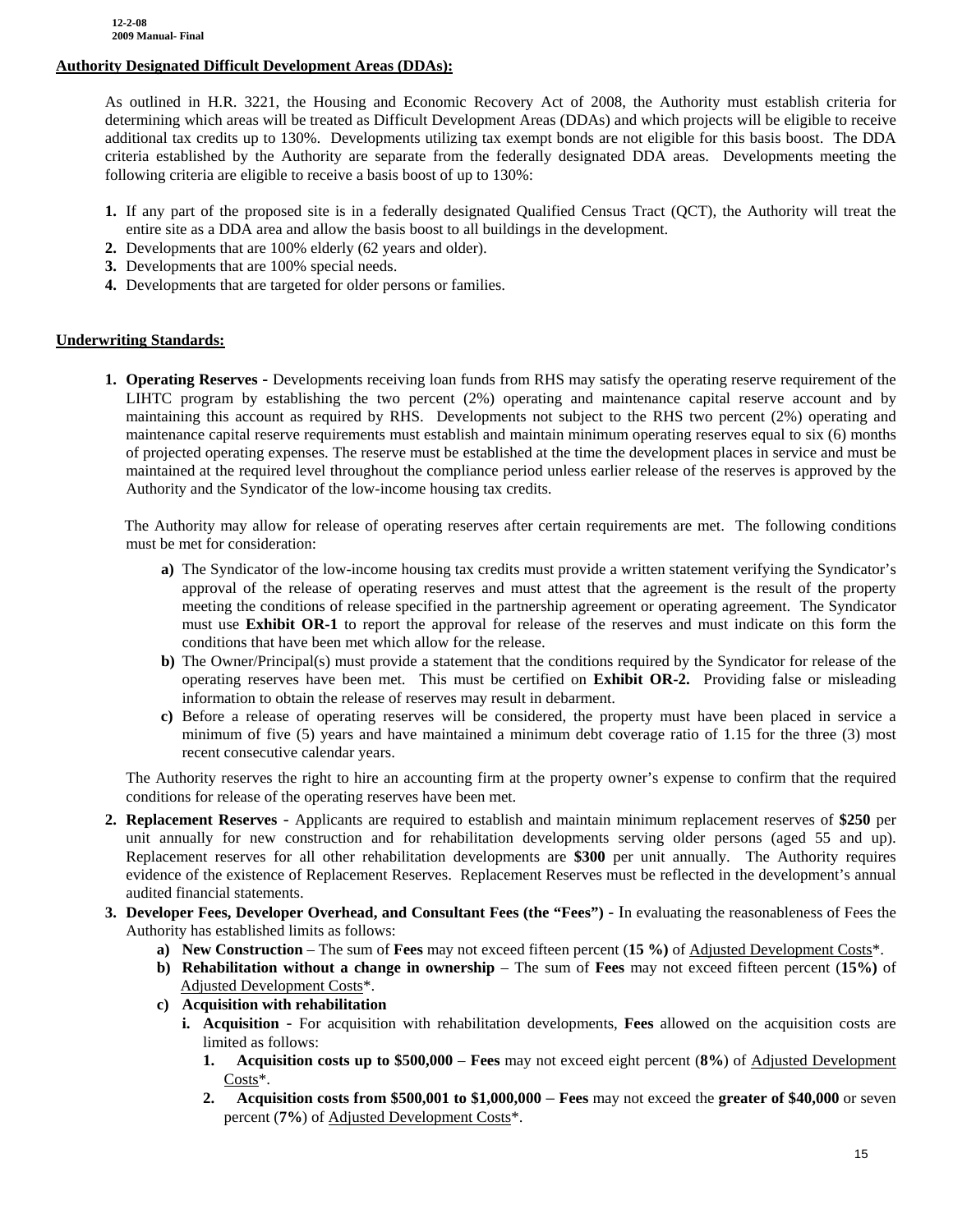- **3. Acquisition costs from \$1,000,001 to \$1,500,000 Fees** may not exceed the **greater of \$70,000** or six percent (**6%**) of Adjusted Development Costs\*.
- **4. Acquisition costs greater than \$1,500,000 Fees** may not exceed the **greater of \$90,000** or five percent (**5**%) of Adjusted Development Costs\*.
- **5. Acquisition cost limit Fees** on acquisition costs are capped at a **maximum of \$150,000**.
- **ii. Rehabilitation Fees** on rehabilitation costs may not exceed fifteen percent (**15%)** of Adjusted Development Costs\*.

| *Adjusted Development Costs $=$ |  | Total Development Costs (Line 51)      |  |
|---------------------------------|--|----------------------------------------|--|
|                                 |  | Less Land (Line 1)                     |  |
|                                 |  | Less Consulting Fees (Line 20)         |  |
|                                 |  | Less Developer Fees (Line 45)          |  |
|                                 |  | Less Developer Overhead (Line 46)      |  |
|                                 |  | Less Other Developer Costs (Line 47) - |  |

Line numbers refer to pages 11-12 in the Tier Two application, the 10% Test, and PIS application.

- **4. Deferred Developer Fees** Developer fees can be deferred to cover a gap in funding sources when:
	- **a**) The entire amount will be paid pursuant to the standards required by the Code to stay in basis.
	- **b)** The deferred portion does not exceed fifty percent (**50%**) of the total amount in the Tier Two application.
	- **c)** Payment projections do not jeopardize the operation of the development.
	- **d)** Nonprofit organizations must include a resolution from the Board of Directors authorizing a deferred payment obligation from the development.
	- **e)** Applicants must include with the application a statement describing the terms of the deferred repayment obligation, including any interest rate charged and the source of repayment.
	- **f)** The Authority will require a Note evidencing the principal amount and terms of repayment of any deferred repayment obligation to be submitted at the time of the PIS cost certification.
- **5. Contractor Cost Limits** The combined total of Contractor Profit, Overhead, and General Requirements (the "Contractor Fees") shall be limited to fourteen percent **(14%)** of Hard Construction Costs. The restrictions on Contractor Fees are the following:

| Contractor Profit and Overhead: | may not exceed 8% of Hard Construction Costs  |
|---------------------------------|-----------------------------------------------|
| <b>General Requirements:</b>    | may not exceed 6% of Hard Construction Costs  |
| <b>Total Contractor Fees:</b>   | may not exceed 14% of Hard Construction Costs |

If there is an identity of interest between the Applicant and contractor, as defined in the LIHTC Manual, the Authority, at its sole discretion, may require an additional cost certification with the PIS application of the construction costs. The Authority will commission the CPA and the associated accounting fees will be charged to the Applicant.

*\*\*\*Hard Construction Costs* are limited to the following line items from the development cost budget in the Tier

# Two application:

- Line 3 Demolition
- Line 5 On Site Improvement
- Line 6 Off Site Improvement
- Line 7 Other (Site Work)
- Line 8 New Building
- Line 9 Rehabilitation
- Line 10 Accessory Building
- Line 15 Contractor Contingency

#### **6. Annual Operating Expenses (AOE)**

- **a)** Applicants must provide a detailed explanation of the methodology used in determining AOE.
- **b**) AOE must be projected in a range from a minimum of \$3,000 to a maximum of \$4,000 per unit.
- **c)** AOE per unit are to be calculated excluding reserves.
- **d)** The Authority may, in its sole discretion, consider and approve AOE outside of this range. The Applicant must present support for those expenses and provide evidence supporting the higher amount (e.g., insurance for coastal properties). Owner-paid utilities, other than water, sewer, and trash, will also be considered.
- **7. Development Cost Limit** Applicants submitting proposals with Eligible Basis per Heated Square Foot ("EBHSF") determined by the Authority to be unusual or excessive will be required to justify these costs. In addition, the Authority may hire a construction consultant at the Applicant's expense, to render an opinion on the projected costs.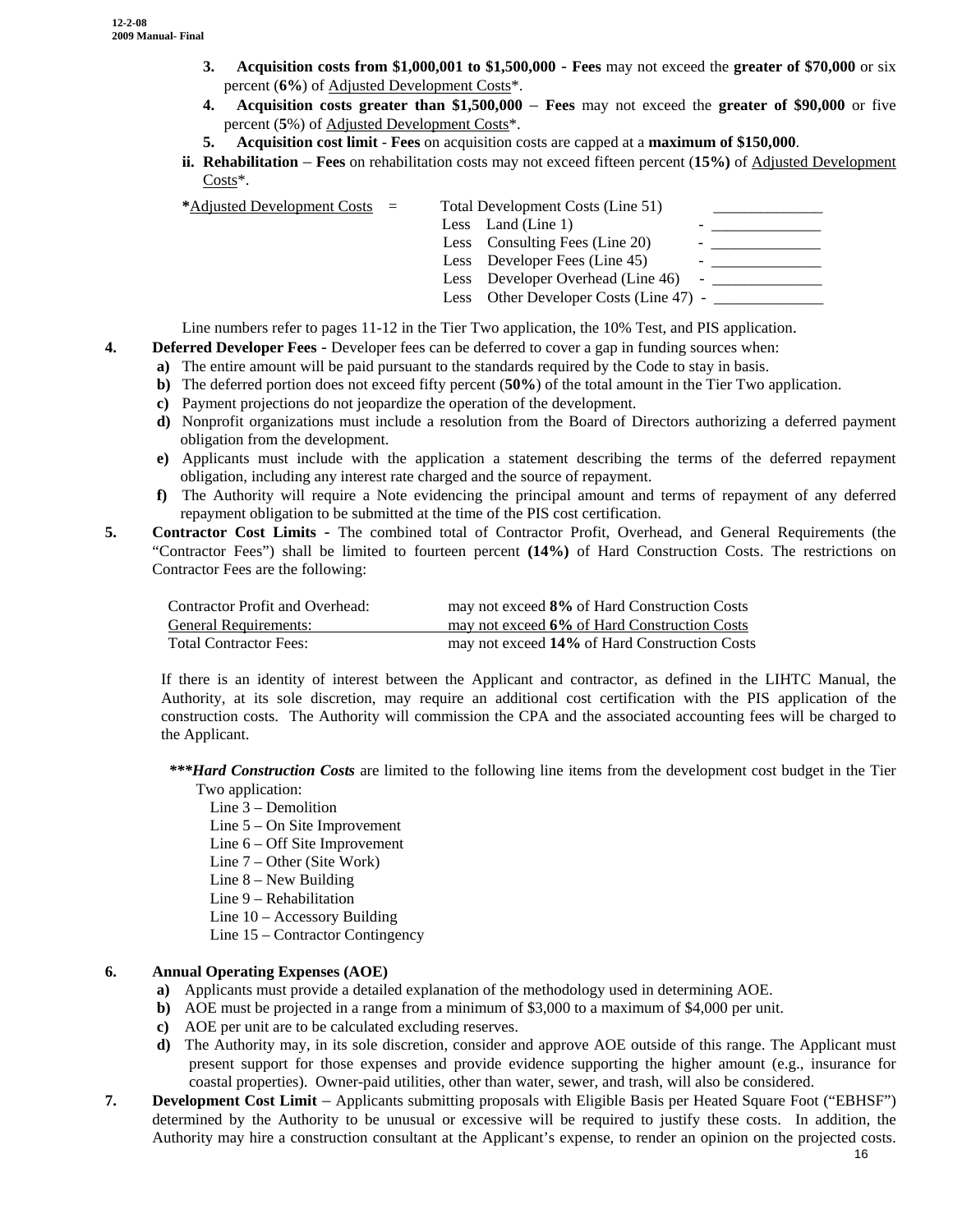The Authority, in its sole discretion, will decide if the EBHSF in excess of an amount determined to be appropriate by a construction consultant may be utilized in calculating the LIHTC to be awarded.

#### **8. Debt Coverage Ratio (DCR)**

- **a)** LIHTC dollars will not be reserved or allocated to developments that are not made financially feasible by the credit or which are financially feasible without the credit. The development's initial DCR must fall within the range of **1.15** to **1.40.**
- **b)** The DCR is calculated as Net Operating Income (NOI) divided by the annual debt service. For this purpose, NOI is the income remaining after subtracting Operating Expenses and Replacement Reserves from the Effective Gross Income (EGI).
- **c)** For the purpose of determining the appropriate amount of tax credits to be allocated to a development, the Authority assumes that each development will bear the maximum level of permanent debt. **When calculating the tax credit amount, the Authority will limit the maximum DCR to 1.40. A proposed development may exceed the 1.40 maximum DCR for financial feasibility purposes, but when calculating the credit to be allocated, the Authority will limit the DCR to 1.40. In the event that the development DCR, as submitted, is greater than 1.40, the Authority will increase debt based on the terms submitted in the application in order to reduce the DCR to 1.40 for the calculation of the credit amount. This increase in debt will be included in the equity gap calculation**.
- **d)** The maximum DCR of 1.40 restriction will be waived if the initial projected annual Cash Flow/Unit (CFU) does not exceed six hundred dollars (\$600). CFU is calculated by subtracting annual debt service from the NOI and dividing this result by the number of units that will be rented to tenants. In the event that the development DCR, as submitted, is greater than 1.40 and the development CFU, as submitted, is greater than \$600, the Authority will increase debt based upon the terms submitted in the application in order to reduce the DCR to 1.40 or the CFU to \$600, whichever is met first, for calculation of the credit amount. This increase in debt will be included in the equity gap calculation.

#### **9. Expense Coverage Ratio (ECR)**

- **a)** For developments whose funding sources do not include repayable debt, financial feasibility will be measured by the Expense Coverage Ratio (ECR). The development's initial ECR must fall within the range of **1.15** to **1.40**.
- **b**) The ECR is calculated as Effective Gross Income (EGI) divided by the sum of Annual Operating Expenses (AOE) plus Replacement Reserves.
- **c)** For the purpose of determining the appropriate amount of tax credits to be allocated to a development, the Authority assumes that each development will bear a reasonable level of permanent debt if it is feasible for the development to do so. If it is determined in the Authority's underwriting analysis that a proposed development can bear a level of permanent debt, then debt will be imputed at current rates and the debt coverage ratio (DCR) rules identified in 8 a) through 8 d) above will apply.

#### **10. Funding Sources**

- **a)** Applicants receiving "soft loans" (e.g., AHP, Deferred Developer Fees, etc.) must adequately explain in their applications the repayment terms of these loans.
- **b)** Income that is projected to be generated by a property during the construction or rent up period may not be used as a funding source in the proposal for low-income housing tax credits. Examples of this are "rent-up cash flow" and interest earnings.

#### **11. Permanent Financing**

A letter of intent is required for all permanent financing sources. The letter must clearly state the term of the permanent loan, the amortization period, how the interest rate will be indexed, the current rate at the time of the letter, the anticipated principal amount of the loan, and the lien position. All permanent loans are required to amortize so that debt service on such loans is paid in equal installments over a period of twenty (20) years or longer. Any permanent loan represented as having an amortization period shorter than twenty (20) years or with an accelerated payment of debt service (such that the loan is paid off in less than 20 years) will be underwritten by Authority staff with a minimum twenty (20) year amortization with 240 equal monthly debt service payments. Should a proposal fail to meet other underwriting guidelines resulting from projecting a minimum twenty (20) year amortization, the proposal may be disqualified.

#### **12. Annual Rent, Expense Trends and Vacancy Rates**

- **a)** Development rents will be trended upward at a three percent (**3%)** annual increase.
- **b)** Operating expenses will be trended upward at a four percent (**4%)** annual increase.
- **c)** For the vacancy rate, the Authority will utilize the greater of seven percent **(7%)** or the vacancy rate represented in the market study for the primary market area.
- **d)** The pro-forma financial statements must substantiate that the development will maintain a positive cash flow for the full fifteen (15) year period.

#### **13. Other Income**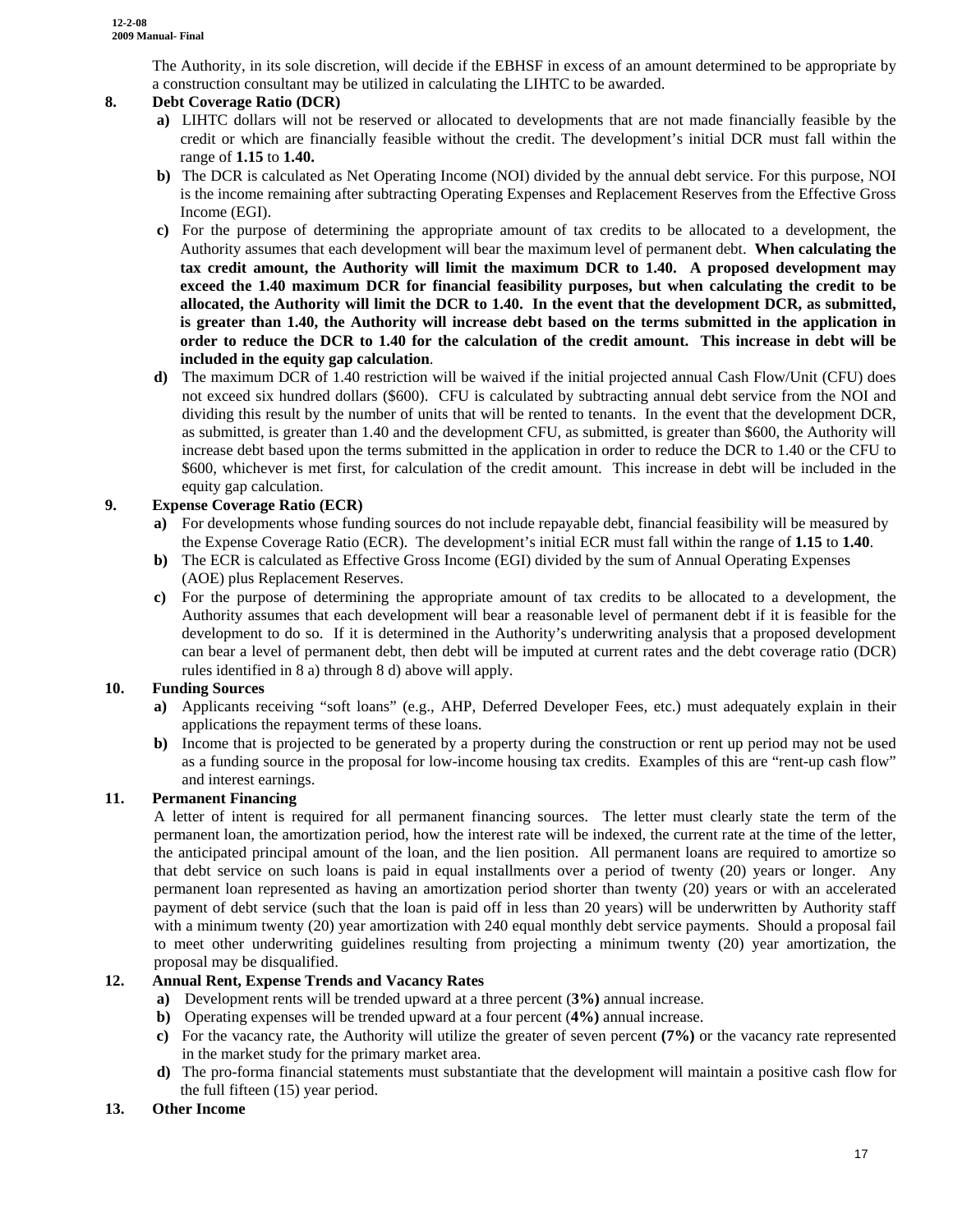Projected income from services or charges other than monthly rental of dwelling units must be clearly specified with type and amount of income identified in detail in the application for tax credits. Other Income projections may not exceed three percent (3%) of the total potential annual rent. For this purpose, total potential annual rent will be defined as the sum of all rents to be collected assuming one hundred percent (100%) occupancy at the proposed tenant rents as represented in the application for tax credits.

#### **14. Brokering / Reselling of Services to Tenants**

Revenue and expenses resulting from acting as a broker or reseller of services to tenants **may not be included** in a proposal for low-income housing tax credits. Examples include, but are not limited to, the brokering or purchase and resale of cable, satellite, and/or internet service to tenants. These activities are not prohibited as long as they are in compliance with IRC Section 42, but income projected to be generated from such endeavors will be excluded when performing the Authority's underwriting analysis.

**15. Minimum Hard Cost Requirement** - The Authority requires a minimum hard cost ratio of not less than sixty-five percent (**65%)** of total development costs.

*Hard Costs* are the following line items on the development cost budget in the Tier Two application:

- Line 1 Land
- Line 2 Existing Structure
- Line 3 Demolition
- Line  $4$  Other (Land  $\&$  Buildings)
- Line 5 On Site Improvement
- Line 6 Off Site Improvement
- Line 7 Other (Site Work)
- Line 8 New Building
- Line 9 Rehabilitation
- Line 10 Accessory Building
- Line 15 Contractor Contingency
- **16. Alternative Plan for AHP Funding Source** Applications that compete for tax credits and represent that Affordable Housing Program (AHP) funds will be sought from the Federal Home Loan Bank (FHLB) must provide a narrative with the Tier Two application detailing how the funding gap will be filled if not awarded AHP funds. Additionally, revised pages 7, 8 (rental income section only), 9, 10 and 14 (rental income section only) of the application must be attached to the narrative. The only changes allowed are changes in funding sources and rental income. Changes not allowed include, but are not limited to, operating expenses, total development costs, total number of units, and unit mix. This information will be required at the Tier Two application submittal. This requirement may be waived for Applicants that provide a firm commitment of the AHP funding.
- **17. Value Assigned to Land-** For all proposals involving the purchase of land and building(s), the Applicant must provide a detailed explanation of the method used to allocate acquisition costs to land. If the Authority determines that the explanation or method of allocation is inadequate, an appraisal or a copy of the latest tax assessment may be required to support the allocation of costs to land.

#### **18. Appraisals**

- **a)** The Authority reserves the right to require appraisals on all development proposals.
- **b)** If the Authority deems submitted acquisition costs of land and/or buildings to be unusual or excessive, an appraisal will be required.
- **c)** In such a case, the Authority will hire the appraiser at the expense of the Applicant.
- **d)** The land value and building(s) value will be appraised "as is" and reported separately.
- **e)** The Authority will use discretion in allowing acquisition costs in excess of appraised value. These situations will be reviewed on a case-by-case basis and the Applicant must provide justification to support acquisition costs in excess of the appraised value. If the Authority finds the justification offered to be unacceptable, acquisition costs in excess of the appraised value will be excluded from the development's eligible basis.
- **f)** Developments not meeting minimum underwriting requirements or found to be financially infeasible as a result of this reduction will be disqualified.

#### **Syndication Information:**

If the information as to the syndication value is unusual, the Authority in its sole discretion may assign a value based on existing market information. If any elements of the syndication proposal are unusual, the Applicant must provide an explanation.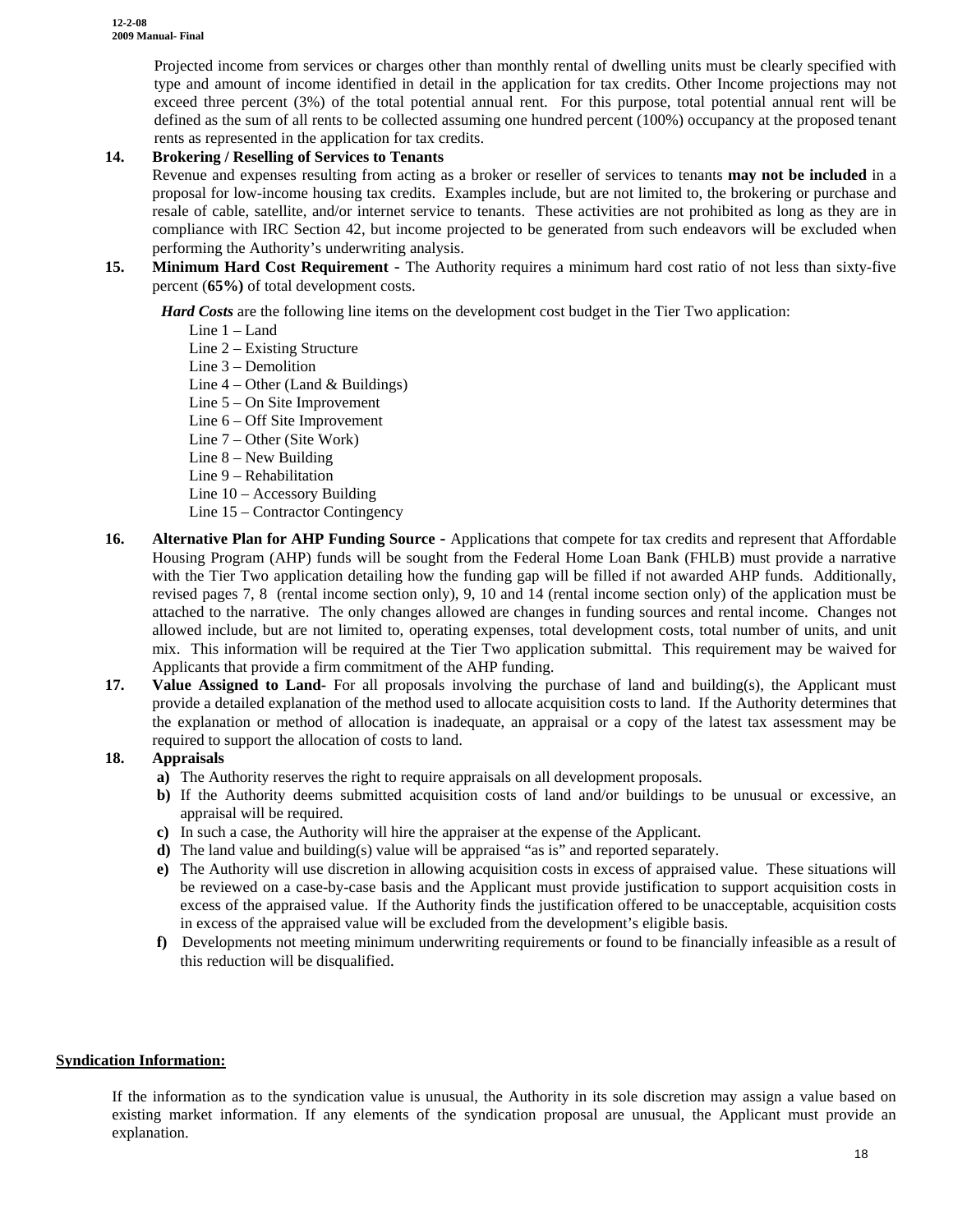#### **Determination of Credit Award:**

#### **1.** Equity Gap Calculation:

Equity gap is defined as total development costs minus the total of all non-LIHTC sources of funds (i.e., the development costs not covered by debt financing, grants, etc.). The Authority will impute debt for owner financed developments. **When calculating the tax credit amount to be awarded/allocated, the Authority will limit the maximum DCR to 1.40. In the event that the DCR for the proposal submitted is greater than 1.40, the Authority will increase debt based on the terms stated in the application in order to reduce the DCR to 1.40 for the purpose of calculating the tax credit. This increase in the debt amount will be utilized in the equity gap calculation.** The tax credit amount is calculated so that, over ten years, the allocation equals the excess development costs, thereby "closing" the equity gap. If credits are syndicated, only a portion of the ten (10) year allocation amount is returned to the developer as equity. The rest is used to cover the syndicator's expenses and reserve requirements. The equity factor is the percentage of the ten (10) year credit returned to the development owner in the form of equity.

A certified statement from the syndicator or private placement entity identifying the syndication factor per tax credit dollar and the amount of syndication proceeds is required when available, but not later than the PIS date. The equity gap is calculated as follows:

| <b>Total Development Cost</b>   |           |
|---------------------------------|-----------|
| Less:                           |           |
| Total Sources of Funds*         |           |
| <b>Equity Gap</b>               |           |
| Divide by 10 Year Credit Period | $\div 10$ |
| Annual Tax Credit Required      |           |
| Divide by Syndication Value     |           |
| Returned Per Tax Credit Dollar  |           |
| Annual Credit Amount            |           |

\* For the purpose of the equity gap calculation, a developer fee note will not be considered as a source of funding.

#### **2.** Maximum Credit Allowable:

The amount of the tax credit awarded will be limited to the amount necessary to fill the equity gap but cannot exceed the amount determined using the applicable percentage set monthly by the Secretary of the Treasury.

| <b>Total Qualified Basis</b>        |      |
|-------------------------------------|------|
| Multiplied by Applicable Percentage | $\%$ |
| Maximum Annual Credit Amount        |      |

The actual amount of the credit for the development is determined by the Authority.

If the development is eligible for historic tax credits, include a detailed narrative description of the calculation of eligible basis for the historic credit and other information critical to the successful combination of the two (2) tax credit programs.

### **VI. RESERVATION/CARRY-OVER ALLOCATION PROCEDURES**

#### **Notification of Reservation Award:**

**Reservation Certificate** – Reservation Certificates will be sent to Applicants for those developments in order of highest to lowest point score until tax credits have been exhausted. To acknowledge acceptance of the reservation of tax credits, Applicants must execute and return the Reservation Certificates. Once all Reservation Certificates have been executed and returned, the LIHTC Awards List will be released and posted on the Authority's website: [www.schousing.com](http://www.schousing.com/) . The date of the Reservation Certificate is the "Reservation Date."

The amount of tax credits reserved for new construction or rehabilitation costs will be calculated using a minimum applicable percentage rate of nine percent (9%). The amount of tax credits reserved for acquisition costs is based on the **greater of** the tax credit applicable percentage (%) in effect for the month of credit reservation or the applicable percentage (%) in effect for the month of the deadline for Tier Two applications. Applicants who receive a reservation of tax credits will be notified of the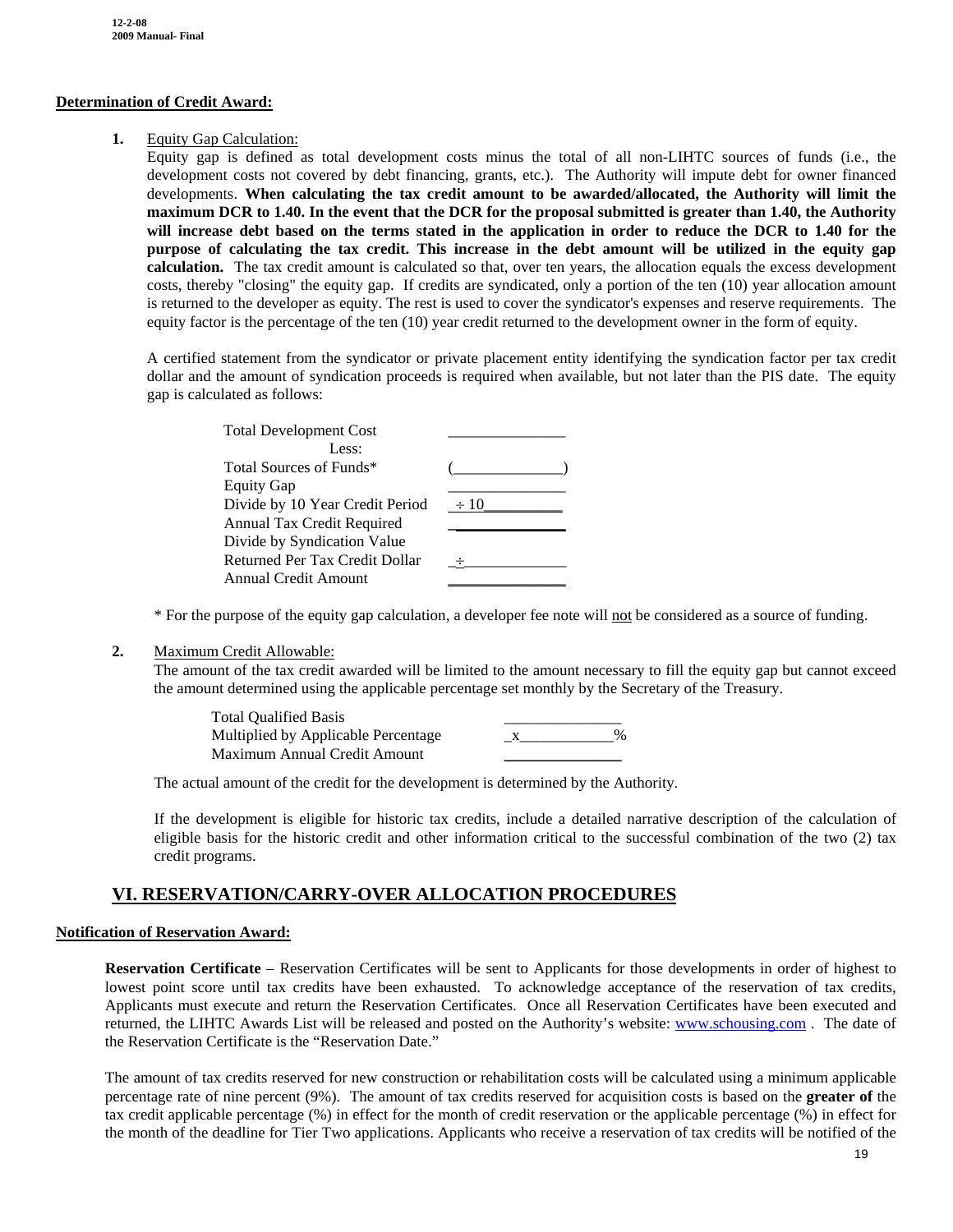dollar amount of tax credits preliminarily reserved and the Reservation Fee which must be submitted to the Authority. Applicants have ten (10) business days from the date of the notification letter to submit fees and the executed original Reservation Certificate. Upon receipt of the Reservation Fee and the executed Reservation Certificate, the Authority will execute the Reservation Certificate and forward a copy to the Applicant.

#### **Reservation Certificate Conditions:**

**Reservations of LIHTCs are not transferable**. Any changes in GP, partnership, or individual, etc., listed as the "owner" entity on the initial application will result in cancellation of the reservation of tax credits. A non-refundable Reservation Fee will be charged in an amount equal to seven percent (**7%**) of the annual LIHTC amount reserved for the development. Applicants must strictly comply with the following reservation conditions:

- **1.** Developments may, because of the limited supply of credit dollars, be offered reservations in an amount less than the maximum amount for which it would otherwise qualify. Additional LIHTC amounts that may become available for reallocation will be reserved only upon payment of a Reservation Fee equal to seven percent (**7%)** of the additional amount awarded.
- **2.** Developments seeking a Placed-In-Service (PIS) allocation the year in which the reservation was made must submit a PIS application on or before the second Monday in December not later than 5:00 p.m. (EST).
- **3.** Developments with a reservation of LIHTC that will PIS after December 31 of the year in which the reservation was issued must submit an application for a Carryover Allocation to the Authority no later than the date specified in the Reservation Certificate.
- **4.** Issuance of additional regulations by the IRS may change the amounts and terms of the Reservation Certificate, or may cause it to be revoked in order to comply with such regulations.
- **5.** Failure to meet any of the above conditions will render the Reservation Certificate null and void.
- **6.** Any untimely submission of documentation referenced in the Reservation Certificate will result in its cancellation.

#### **Carryover Allocation Procedure:**

Applicants receiving a Reservation Certificate will be notified of the requirements to apply for an **allocation** of tax credits at the time of the reservation.

Issuance of a Reservation Certificate does not guarantee that the development will be the recipient of an allocation of LIHTC, nor does it guarantee that, if the development becomes the recipient of an allocation of LIHTC, such credit will be in the amount stated in the Reservation Certificate*.* All allocations will be determined by the Authority. The Authority reserves the right to investigate the validity of any certifications and/or opinions and reserves the right to request supplemental information. Also all allocations will be based upon the determination by the Authority of the least amount of credit which will render the development financially feasible. Should it be determined that the development is financially feasible without an allocation of the credit, then no LIHTC will be allocated to the development and the reservation certificate will be null, void and of no force or effect.

**Carryover Allocations are not transferable**. An application, together with all supporting documentation must be received in the Authority's office on or before the date specified in the Reservation Certificate. No extension will be given.

If the Carryover Application is complete and deemed eligible, the Authority will mail a Carryover Agreement together with a Binding Agreement for signature. The Applicant must return the original documents by the due date indicated in the notification letter. In addition, the Applicant must enter into an Agreement as to Restrictive Covenants with the Authority and record the covenants in the Office of the Register of Mesne Conveyance (or office of the Clerk of Court if there is no RMC) in the county in which the development is located. The Authority requires the recorded Restrictive Covenants to be submitted within twelve (12) months after the Reservation Date.

#### **Verification of Ten Percent Expenditure:**

The Code allows the Verification of Ten Percent Expenditure (10% Test) to be met no later than twelve (12) months after the Carryover Allocation date. However, the Authority requires the Verification of Ten Percent Expenditure (10% Test) to be met no later than six (6) months after the Carryover Allocation date.Any extension of this date will be permitted only at the Authority's discretion and only under circumstances deemed to be beyond the applicant's ability to control. In any event, the Authority will not grant any extension longer than ten (10) months after the Carryover Allocation date.

**1.** The 10% Expenditure Test application is due and must be submitted in a three ring binder by the due date specified in the Carryover Allocation Agreement. Failure to submit by the due date will result in the cancellation of the LIHTC award.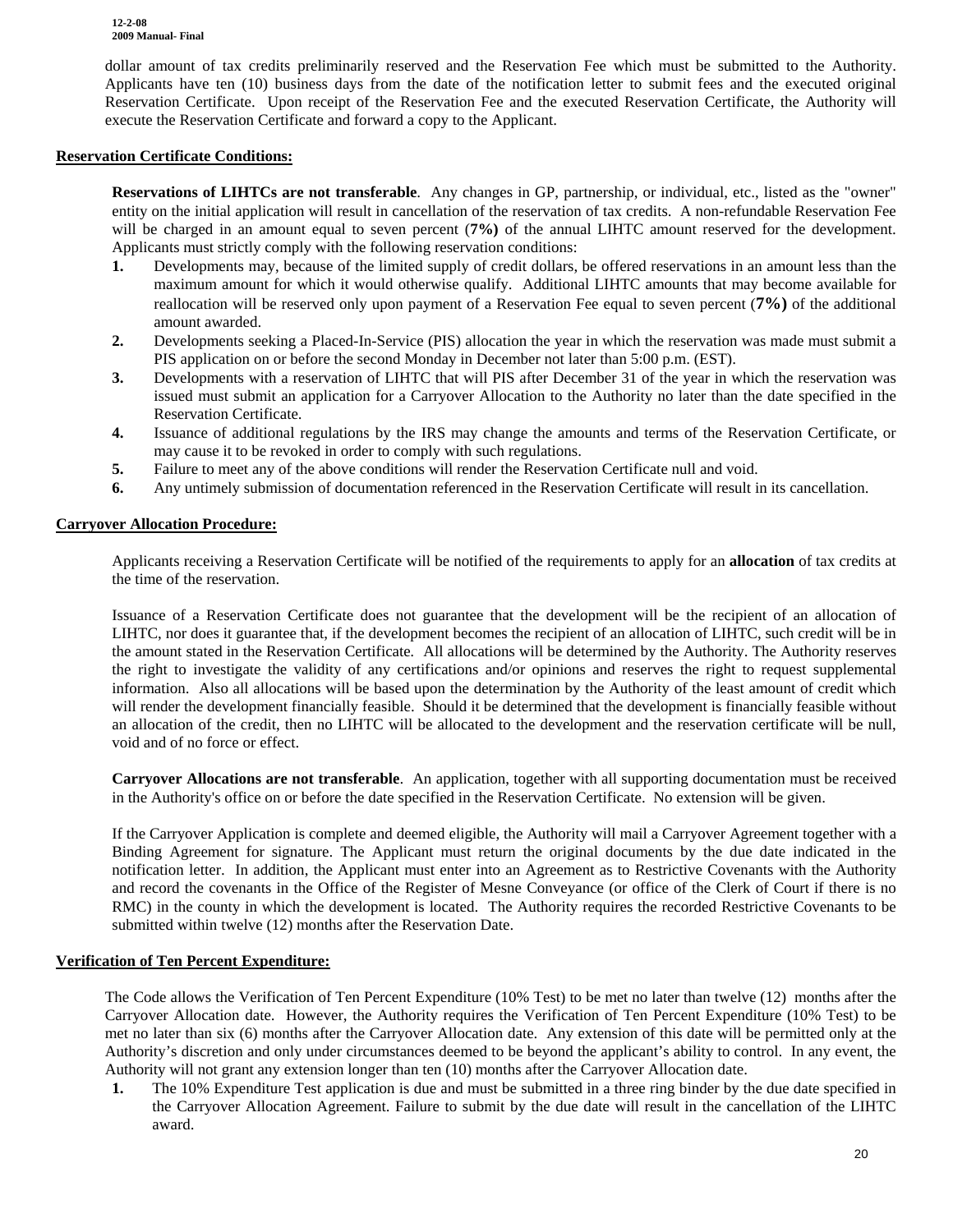- **2.** This date will be three (3) weeks after the date that the development is required to have met the 10% Test.
- **3.** In the event that the three (3) week period does not end on a business day, the due date will be extended until 5:00 p.m. (EST) on the next business day.
- **4.** The 10% Test must be complete and correct as of the date on which it is submitted.
- **5.** The 10% Test will be reviewed for completeness and accuracy to allow the Authority to compare the information with **Exhibit A - 10% Expenditure Information Checklist**. If any of the required documents are found to be missing/incomplete the following will apply:
	- **a)** Prior to the application deadline the missing/incomplete document(s) may be submitted without penalty.
	- **b**) After the application deadline the missing/incomplete document(s) may be submitted upon payment of a \$1,000 administrative fee for each business day after the deadline until the documents are submitted.
- **6.** If the missing/incomplete documents are not corrected and resubmitted to the Authority within seven (7) business days following the notification, the development will forfeit its allocation of tax credits.
- **7.** Costs incurred to meet the 10% Test must be certified by an independent (unrelated third party) CPA by the date that the Carryover Allocation Agreement requires the 10% Test information to be submitted to the Authority.

The following documents must be submitted with the 10% Test:

- **1.** Certification of 10% Expenditure (**Exhibit H)**; and
- **2.** Accountant Certification of Costs and 10% Expenditure **(Exhibit I)** (all cost certifications must be issued by a CPA licensed by South Carolina Board of Accountancy); and
- **3.** If land cost is being used to meet the 10% Test then a copy of the executed deed or executed ninety-nine (99) year land lease with a recorder's clock mark or a recorder's receipt must be provided. The grantee on the deed or the land lease must be same entity as the owner listed on the Reservation Certificate and Carryover Allocation application. The recordation date must reflect that the deed or land lease was recorded no later than six (6) months from the allocation date; and
- **4.** Attorney Opinion Letter for 10% Expenditure **(Exhibit F)**; and
- **5.** All supporting documentation required by the application Checklist **(Exhibit A).**

### **VII. DEVELOPMENT PROGRESS REPORT REQUIREMENTS**

#### **Exhibit L Progress Reports- (For Developments/Buildings from Reservation through initial Rent-up period):**

- **1.** The Authority will accept **Exhibit L** Progress Reports by fax (803) 896-9189 or email.
- **2.** The Applicant must file quarterly Exhibit L Progress Reports. The first  $(1<sup>st</sup>)$  Report will be due on April 7 of the calendar year following Reservation/Carryover. Subsequent reports are due July 7, October 7, and January 7 thereafter until the development reaches a stabilized occupancy of at least ninety-three percent (93%). "Stabilized occupancy" is defined as sustaining at least ninety-three percent (93%) occupancy for six (6) consecutive months.
- **3.** Exhibit L Progress Reports must accurately describe the status of the development and will be used to track the initial lease-up progress of the development.
- **4.** All developments are subject to inspection by Authority staff at any time.
- **5.** A fine of \$1,000 will be assessed against any development for which Exhibit L Progress Reports are not received by the due date. Report dates falling on Saturday, Sunday, or state holidays will be due the next business day.

Applicants are required to submit Exhibit L Progress Reports until the development reaches stabilized occupancy. Failure to submit the required Exhibit L Progress Report within seven (7) business days of the due date may result in a revocation of the reservation award or Carryover Allocation.

From the date of reservation , the applicant is expected to adhere to the time constraints as outlined below. The Authority may grant a forty-five (45) calendar day extension of certain items for a fee of \$1,000. The Authority will only accept and grant extensions for individual categories and will not accept or approve an overall blanket extension for all categories. All extension requests must be in writing and submitted not less than one (1) week prior to the deadline. Fees must be paid at the same time the extension request is submitted. After the first approved extension the fee for any additional extensions will be \$2,000 per request. Additional extensions will only be made for thirty (30) days at a time.

#### **Ten (10) Months after the Reservation Date:**

**1.** Final development plans and specifications for LIHTC developments are due to the Authority before 5:00 p.m. (EST) not later than ten (10) months after the reservation date. Development plans and specifications must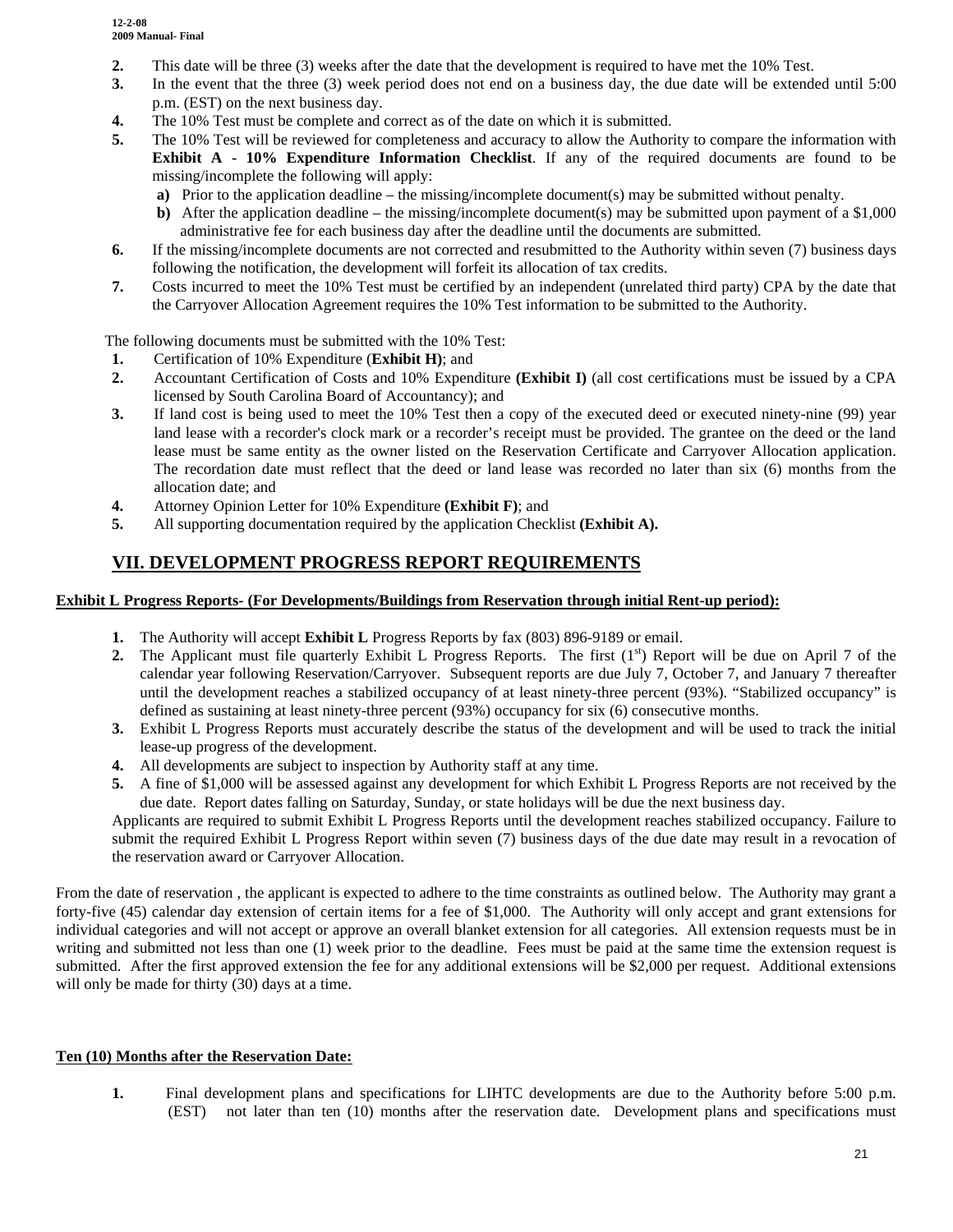incorporate all **Exhibit G** design and amenity items. The development architect must include a letter certifying that all design and amenity items are incorporated into the plans and specifications.

**2.** The land must be purchased by the ownership entity, and the deed and/or land lease recorded as evidenced by a copy of the recorded document. If the recorded deed and/or land lease was previously provided as part of the 10% Test, then another copy is not required.

#### **Twelve (12) Months after the Reservation Date:**

- **1.** A certified copy of the executed, recorded, FINAL construction mortgage document for all LIHTC developments is due before 5:00 p.m. (EST) not later than twelve (12) months after the reservation date. The construction mortgage document must have the recorder's clock mark date stamp showing the date, book, and page number of recording.
- **2.** The executed and recorded Restrictive Covenants for all LIHTC developments are due before 5:00 p.m. (EST), not later than twelve (12) months after the reservation date.
- **3.** The executed binding commitment for syndication for all LIHTC developments is due before 5:00 p.m. (EST), not later than twelve (12) months after the reservation date.
- **4.** Applicants must list their development on the South Carolina Housing Search website, [www.SCHousingSearch.com](http://www.schousingsearch.com/) . The South Carolina Housing Search website is a database, partially sponsored by the Authority, that assists South Carolina residents in locating available affordable housing units. This is a free service with no fees charged for listing the development or maintaining development information throughout the compliance period. The applicant must provide evidence that the development has been listed on the website.

#### **Fifteen (15) Months after the Reservation Date:**

- **1.** All building permits must be obtained and copies submitted to the Authority.
- **2.** All developments must be under construction.
	- **a)** New construction developments must have all footings in place not later than fifteen (15) months after the reservation date, as evidenced by photographs submitted with a Progress Report that is certified by the development architect or development engineer. The Authority will allow the use of monolithic slabs as a substitute for the footings requirement.
	- **b)** Rehabilitation developments must have begun actual rehabilitation of the units no later than fifteen (15) months after the reservation date, as evidenced by photographs submitted with a Progress Report certified by the development architect.
	- **c)** Rehabilitation and new construction must be continuous and progressive from this date to completion. If it is determined that an Applicant started the construction or rehabilitation only to technically meet this requirement, then the Authority will determine that these criteria have not been met.

## **VIII. PLACED-IN-SERVICE ALLOCATION**

Placed-In-Service allocations will be issued only in the name of the Applicant named on the initial application. Transfers subsequent to the issuance of the placed in service allocation are subject to provisions of Section 42 (j) (6) of the Code. If the Placed-In-Service application is complete and deemed eligible, the Authority will execute and mail a Form 8609 to the owner following the final underwriting.

#### **Placed-in-Service Allocation Requirements:**

The Authority will issue a Form 8609 on a building-by-building basis; however, a Form 8609 will not be issued to a multibuilding development until the last building in the development has been placed in service*.* In addition, **the Authority requires that all rental units in all buildings be complete and suitable for occupancy before a Form 8609 will be issued.** The owner must submit to the Authority a Placed-In-Service application on or before the second Monday in December not later than 5:00 p.m. (EST). The Placed-In-Service application must be submitted in a three ring binder and must include the following:

- **1.** All unpaid fees or charges owed the Authority to include development monitoring or administrative fees; and
- **2.** All applicable updated attorney opinion letters, (**Exhibits C, D, & E** ), and final allocation CPA certification package (**Exhibits J-1, J-2, J-3 & J-4**) ; and
- **3.** A final partnership agreement, if the owner entity on the application is a partnership, must be submitted. The final partnership agreement must reflect the annual LIHTC allocation and syndication proceeds. If the owner entity is a limited liability corporation, the operating agreement must also be submitted; and
- **4.** All supporting documentation required by the application Checklist (**Exhibit A**).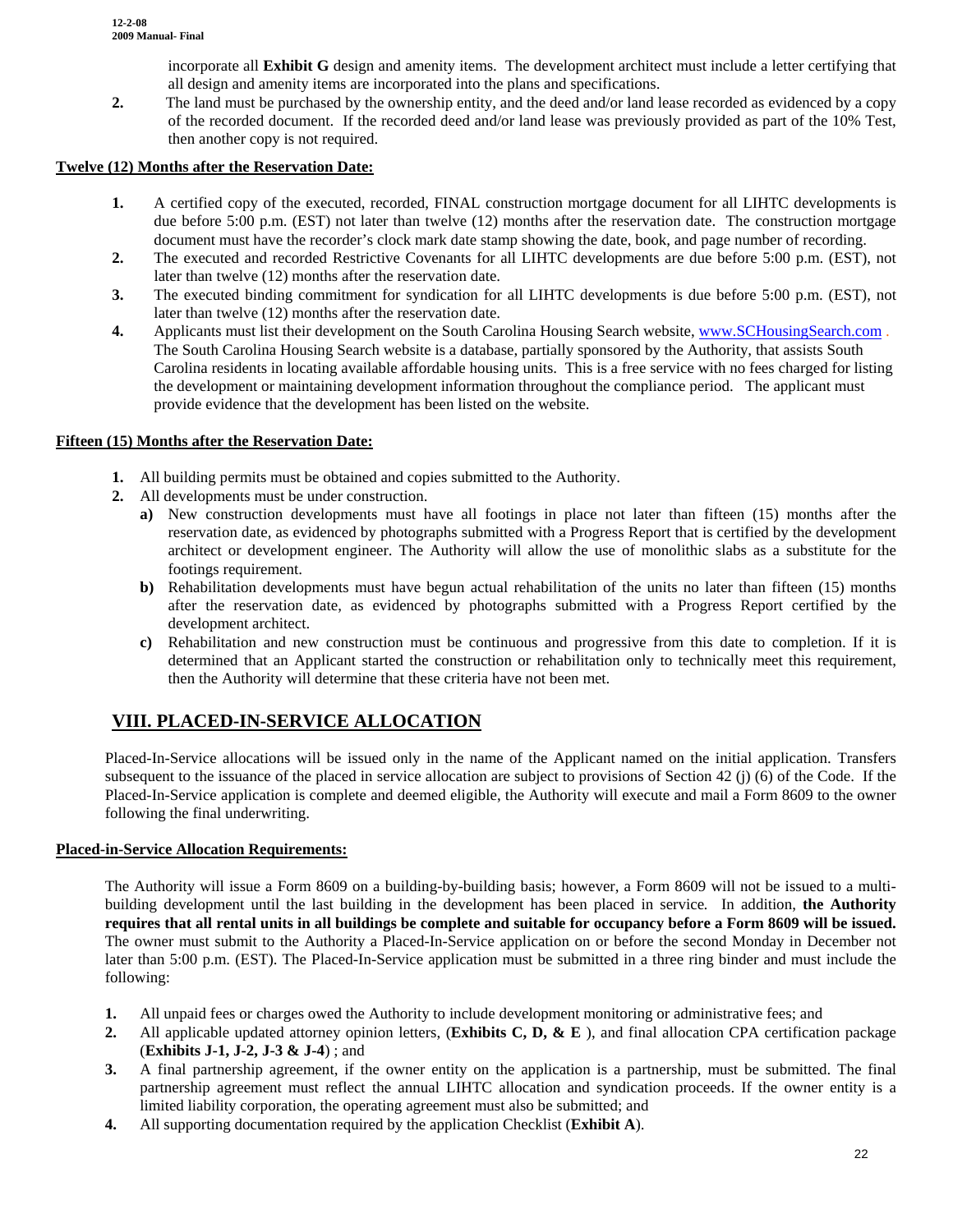This process is subject to change to comply with additional guidance, notices, or regulations issued by the IRS. All deadlines have been established to allow the Authority sufficient time for processing and underwriting. The owner must enter into any agreements that may be required by federal regulations to return unused credits.

#### **Placed-In-Service Application Submission:**

Placed-In-Service applications are due on or before the second Monday in December not later than 5:00 p.m. (EST). The development's **first two years** compliance monitoring fee, payable in certified funds, must be included or the application will not be accepted. The fee is equal to **\$35.00** for each LIHTC unit in the development.

- **1.** Placed-In-Service applications not received by the due date stated above may be submitted until 5:00 p.m. (EST) on the last business day in December, upon payment of a administrative fee equal to \$1,000 for each business day after the second Monday in December. All administrative fees must be paid to the Authority when the late application is submitted.
- **2.** Placed-In-Service applications will be reviewed in the order received for completeness, allowing staff to review the submission against the application Checklist (**Exhibit A-Placed-In-Service Checklist**). If any of the required documents are found to be incomplete or missing, the following will apply:
	- **a)** Prior to the second Monday in December the documents may be submitted without penalty.
	- **b)** After the second Monday in December the documents may be submitted upon payment of a \$1,000 administrative fee for each business day after notification until the documents are submitted.
- **3.** If the Authority does not receive the corrected or missing documents and administrative fee within ten (10) business days following December 31, the development will lose its allocation of tax credits.
- **4. The Authority requires that all units in all buildings must be one hundred percent (100%) complete and available for immediate occupancy by the placed in service deadline.** This must be documented by the Certificates of Occupancy or the equivalent provided by the local government entity. Failure to meet this criterion will result in cancellation of the LIHTC allocation.
- **5.** After a Placed-In-Service application is submitted, the Authority will review the application and inspect the development to ensure it was constructed as described in the application and in accordance with the representations contained in **Exhibit G.** The development must comply with **Exhibit G** before any Form 8609 will be issued..
- **6.** Should the Authority be required to amend a Form 8609 due to errors in the application submitted, the Applicant must submit an administrative fee of \$100 for each corrected Form 8609. This fee must be paid prior to the issuance of the corrected Form 8609.
- **7.** In accordance with Revenue Procedure 94-57, the IRS will treat the gross rent floor defined in Section  $42(g)(2)(a)$  for a building as taking effect on the date that an allocation of tax credits is made to the building unless the owner elects to have the gross rent floor take effect on the date that the building is placed in service. For buildings described in Section  $42(h)(4)(B)$  (a bond financed building), with respect to the gross rent floor effective date for each building in the development, the building owner must submit an executed gross rent floor designation (**Exhibit N**) with the Placed-In-Service application.

#### **Cost Certification Requirements:**

As part of the application for final allocation of tax credits, the Applicant is required to submit a cost certification acceptable to the Authority. **The cost certification must be in the form outlined in Exhibit J-2 and must include line item costs and a building-by-building breakout of building designation, building identification number, address, applicable fraction, placed in service date, applicable federal rate, and eligible and qualified basis costs.** The cost certification must be prepared and certified as to accuracy by a CPA licensed by the South Carolina Board of Accountancy. It must also state that a significant portion of the CPA's practice relates to tax matters and the interpretation of the Code. It must include a statement that a final copy of all costs incurred has been reviewed and is in accordance with the requirements of the LIHTC Program. The certification must indicate that after careful review and investigation into the eligible basis, the costs that are not includable have been excluded from the eligible basis. The Authority considers ineligible costs to include, but not to be limited to, costs for land, reserves, syndication, and permanent loan origination fees. **The Authority reserves the right to require an attorney opinion for costs that are questionable as to their eligibility for tax credit purposes. The Authority assumes no responsibility for determining which costs are eligible and urges the Applicant and their tax attorney/CPA to perform an independent investigation into the eligibility of all cost items.**

### **IX. COMPLIANCE MONITORING PROCEDURES**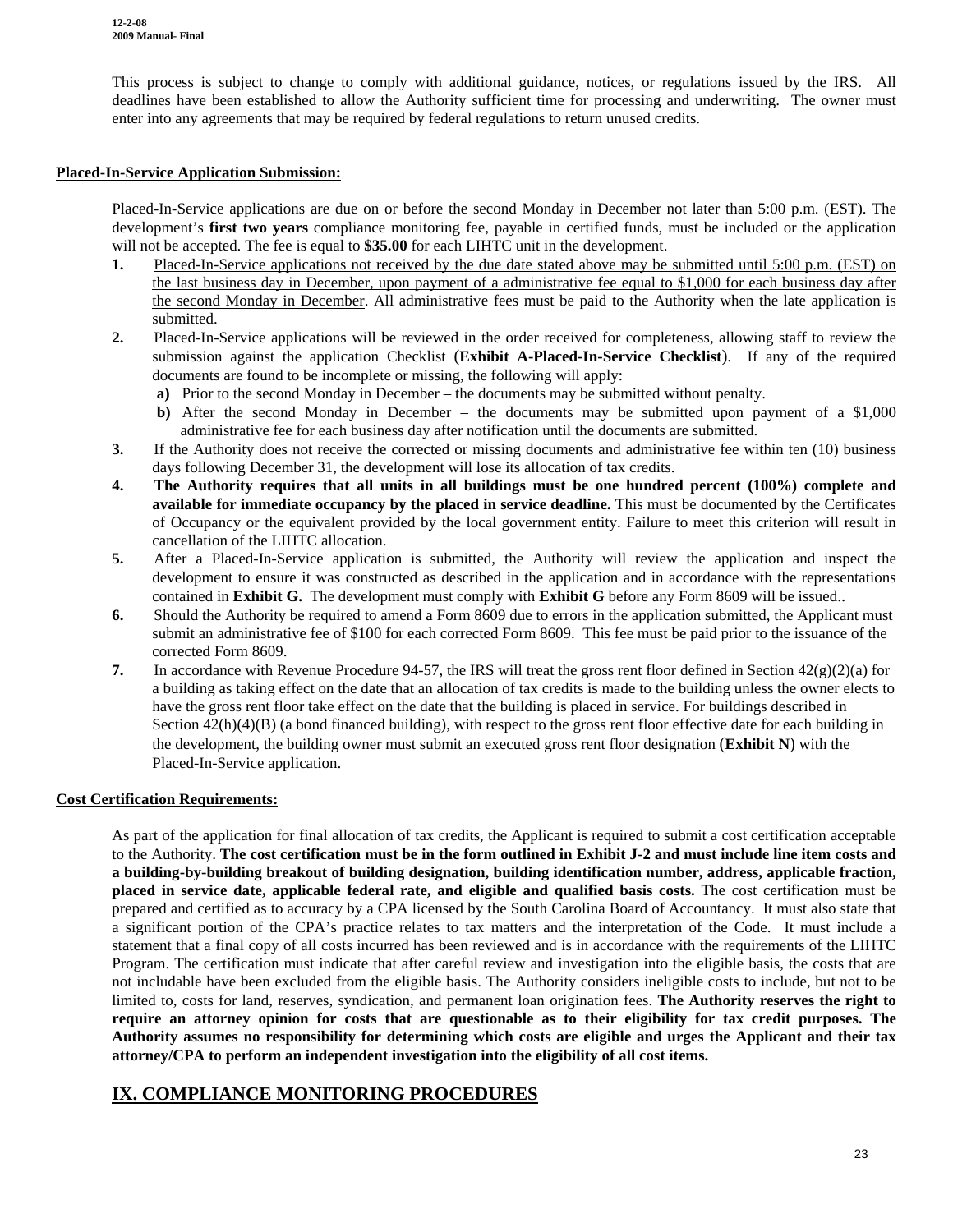**12-2-08 2009 Manual- Final**

These procedures are applicable to all buildings receiving LIHTC to include tax-exempt bond financed developments. Section 1.42-5 (a) of U.S. Treasury Regulations (the "Regulations") requires that each QAP include a procedure that the housing credit agency will follow in monitoring for noncompliance with the provisions of the Code and in notifying the IRS of any noncompliance of which the Authority becomes aware. The procedure for monitoring contained in the QAP must contain procedures consistent with the Regulations that address the following areas: record keeping and record retention; certification and review; on-site inspection; and notification as to noncompliance. This section of the LIHTC Manual complies with the mandate of the Regulations. The Authority reserves the right to make such alteration or amendment to its monitoring procedures as may be required. Such alteration or amendment is expressly permitted without further public hearings. The specific procedures that owners must follow to remain in compliance with program requirements are outlined in the LIHTC Compliance Monitoring Manual. Changes and updates to the manual can be found on the Authority's web site. The web site address is www.schousing.com.

#### **Record Keeping:**

In the manner prescribed by the Authority, the owner of a LIHTC development must keep records for each building in the development to which an allocation has been made that show for each year of the compliance period:

- **1.** The total number of residential rental units in the building (including the number of bedrooms and the size, in square feet, of each residential rental unit);
- **2.** The percentage of residential rental units in the building which are LIHTC units;
- **3.** The rent charged on each residential rental unit in the building (including utility allowances);
- **4.** The number of occupants in each LIHTC unit;
- **5.** The LIHTC vacancies in the building and information that shows when, and to whom, the next available units were rented;
- **6.** The annual income certification of each low-income tenant per unit. The Tenant Income Certification Form (TIC) or other Authority approved income certification must be signed and dated by each adult member of the household and executed on or before the date of initial move-in. Thereafter, gross annual household income must be re-certified every twelve (12) months unless the owner has applied for and received the Waiver of Annual Income Re-certification as described in IRS Revenue Procedure 94-64;
- **7.** Documentation to support each low-income tenant's income certification consisting of verifications of income from third parties such as employers or state agencies paying unemployment compensation. Such third party verifications may be supported by copies of the tenant's federal income tax returns or W-2 forms. All income verification documentation must be received before the TIC may be executed. Income verifications are valid for one hundred twenty (120) days from the date of the verifying party's signature or printout. Owners may not rely on verifications that are more than one hundred and twenty (120) days old to support an annual income certification. Tenant income must be calculated in a manner consistent with the determination of income under Section 8 and not in accordance with the determination of gross income for federal income tax liability. In the case of a tenant receiving housing assistance payments under the Section 8 program, the documentation requirement of this paragraph is satisfied if the public housing authority administering the Section 8 program provides the building owner with a statement that the tenants' income does not exceed the applicable income limit under Section 42(g);
- **8.** The eligible basis and qualified basis of the building at the end of the first year of the credit period;
- **9.** The character and use of the nonresidential portion of the building included in eligible basis under Section 42(d) (for example, (i) tenant facilities that are available on a comparable basis to all tenants and for which no separate fee is charged for use of the facilities, or (ii) facilities reasonably required by the development);
- **10.** Copies of executed IRS Forms 8609, Schedules A, Forms 8586, or other applicable documentation filed with the IRS for the purposes of claiming the LIHTC must be retained and available for inspection for the entire compliance period.

#### **Record Retention:**

Other than the records for the first year of the credit period, the owner of a LIHTC development must retain the records for at least six (6) years after the due date (with extensions) for filing the federal income tax returns for that year. The records for the first year of the credit period must be retained for at least six (6) years beyond the due date (with extensions) for filing the federal income tax return for the last year of the compliance period of the building.

#### **Annual Owners Certification:**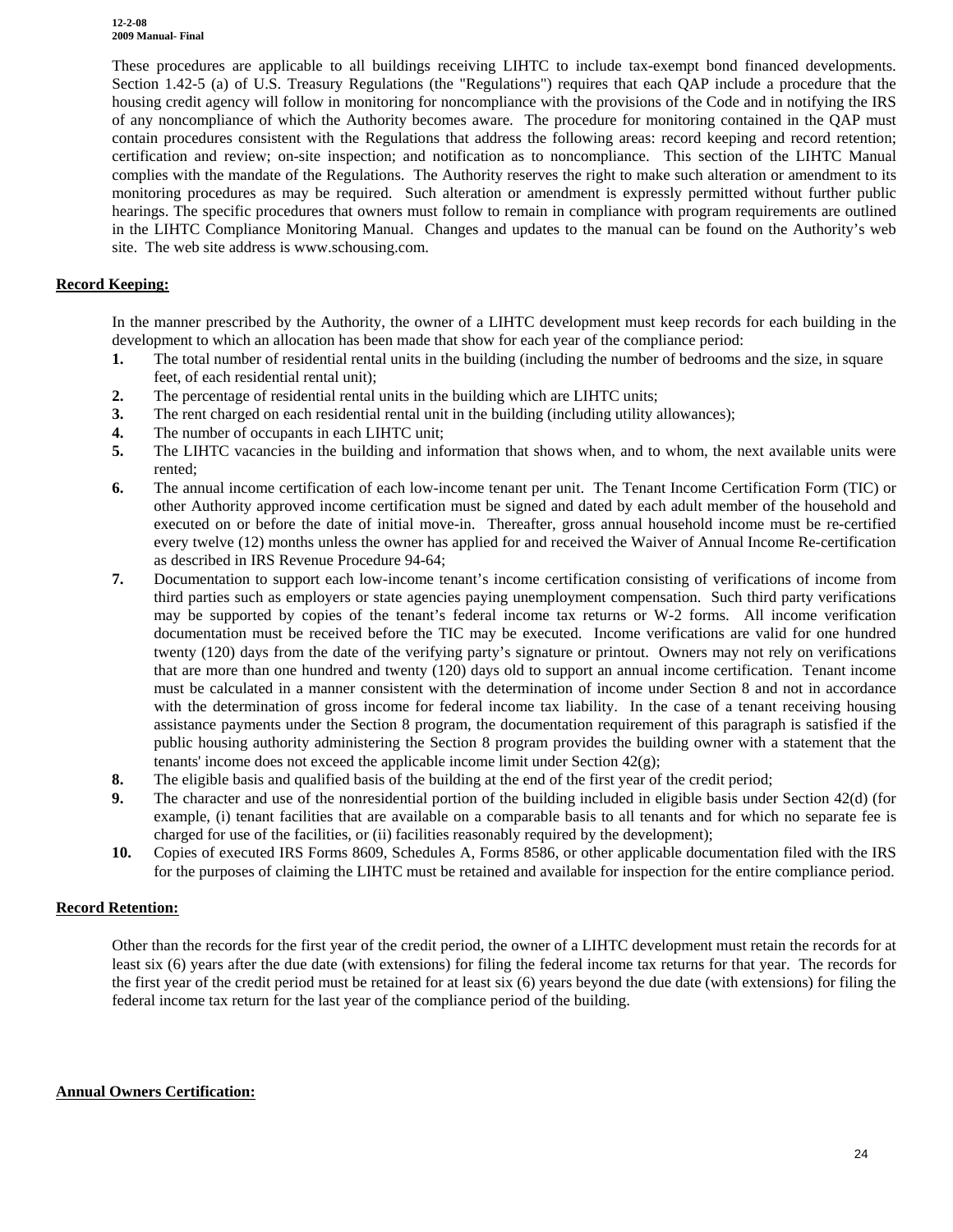The owner of a LIHTC development must provide to the Authority on or before the first day of February of each year after a development has been placed in service, an annual Owner's Certification for the preceding calendar year which certifies:

- **1.** The development met the requirements of the twenty percent (20%) of the units at fifty percent (50%) of AMI requirement under Section 42(g)(1)(A*),* or the forty (40%) of the units at sixty (60%) of the AMI requirement under Section  $42(g)(1)(B)$ , whichever set-aside was applicable to the development;
- **2.** If applicable, the development met the fifteen percent (15%) of the units at forty percent (40%) of AMI requirement under Sections  $42(g)(4)$  and  $142(d)(4)(B)$  for "deep rent skewed" developments;
- **3.** There was no change in the applicable fraction (as defined in Section  $42(c)(1)(B)$ ) of any building in the development, or that there was a change and a description of the changes;
- **4.** The owner has received an annual income certification from each low-income tenant, and documentation which supports the accuracy of that certification, or, in the case of tenants receiving Section 8 housing assistance payments, a statement from the public housing authority, or the owner has a re-certification waiver letter from the IRS in good standing that waives the requirement to obtain third party verification at re-certification and has received an annual income certification from each low-income household and documentation to support the certification at their initial occupancy;
- **5.** Each LIHTC unit in the development was rent-restricted under Section  $42(g)(2)$ ;
- **6.** All units in the development were for use by the general public and used on a non-transient basis (except for transitional housing for the homeless under Section  $42(i)(3)(B)(iii)$ ;
- **7.** Under the Fair Housing Act, 42 USC 3601-3619, no finding of discrimination to include any adverse final decision by HUD, an adverse final decision by a substantially equivalent state or local fair housing agency, or an adverse judgment from a federal court;
- **8.** Each building in the development was suitable for occupancy, taking into account local health, safety, and building codes, and the state or local government unit responsible for making building code inspections did not issue a report of a violation for any building or LIHTC unit in the development;
- **9.** There was no change in the eligible basis (as defined in Section 42(d)) of any building in the development, or if there was a change, the nature of the change (for example, a common area has become commercial space, or a fee is charged for a tenant facility formerly provided without charge);
- **10.** All tenant facilities included in the eligible basis under Section 42(d) of any building in the development, such as swimming pools, other recreational facilities, parking areas, washer/dryer hookups, and appliances were provided on a comparable basis without charge to all tenants in the building;
- **11.** If a LIHTC unit in the building became vacant during the year, that reasonable attempts were or are being made to rent that unit or the next available unit of comparable or smaller size to tenants having a qualified income before any units in the development were or will be rented to tenants not having a qualifying income;
- **12.** If the income of tenants of a LIHTC unit in the development increased above the limit allowed in Section  $42(g)(2)(D)(ii)$ , the next available unit of comparable or smaller size in the development was or will be rented to tenants having a qualifying income;
- **13.** The LIHTC extended commitment as described in Section 42(h)(6) was in effect (for buildings subject to Section  $7108(c)(1)$  of the Revenue Reconciliation Act of 1989), including the requirement that an owner cannot refuse to lease a unit in the development to a tenant because the tenant holds a voucher or certificate of eligibility under Section 8 of the United States Housing Act of 1937, 42 U.S.C. 1437f, and the owner has not refused to lease a unit to a tenant based solely on their status as a holder of a Section 8 voucher or certificate of eligibility under Section 8 of the United States Housing Act of 1937, 42 U.S.C.1437f;
- **14.** The development meets the provisions, including any special provisions, outlined in the LIHTC extended use commitment;
- **15.** The owner received its credit allocation from the portion of the state ceiling for a development involving "qualified nonprofit organizations" under Section 42(h)(5) of the Code and its nonprofit entity materially participated in the operation of the development within the meaning of Section 469(h) of the Code;
- **16.** There has been no change in the ownership or management of the development, or provide details of changes in ownership or management of the development.

#### **Document Review:**

Annually, the Authority will inspect at least thirty-three percent (33%) of LIHTC developments to which it has made an allocation under the Code. In each development selected for review, the Authority will review the low-income certifications, the documentation the owner has received to support that certification, and the rent record for no fewer than twenty percent (20%) of the LIHTC units located in each such development. Records relating tenant income, supporting documentation and rent records will be selected at random by the Authority's monitoring officer at the time the review is held. In addition, the Authority's monitoring officer will conduct a physical inspection of each LIHTC unit that receives a record review. The purpose of the physical inspection is to determine whether the units meet Uniform Physical Condition Standards as defined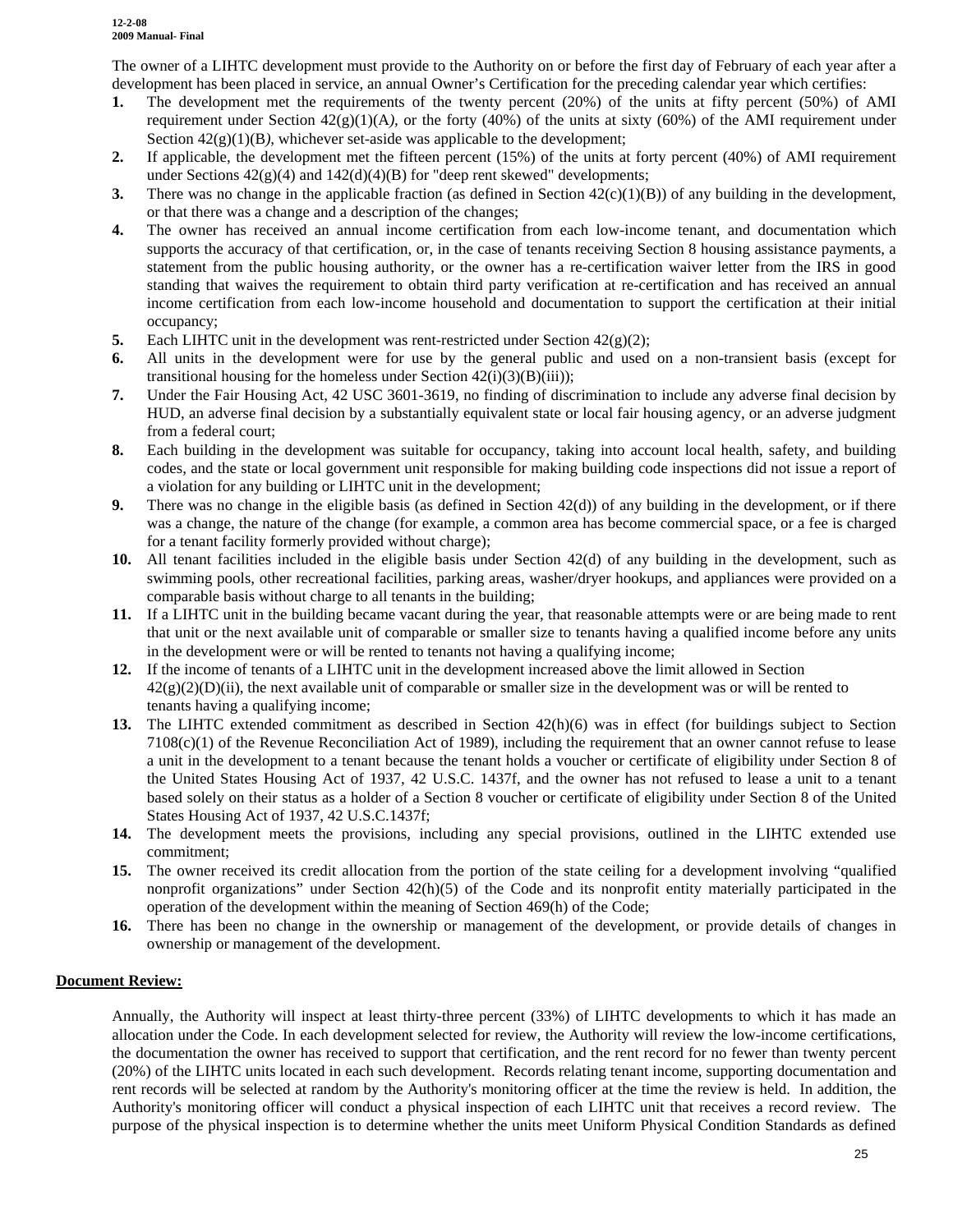by HUD. The owner will be notified prior to the arrival of the Authority's compliance monitoring officer conducting the management review.

The Authority will review all required certifications submitted to determine whether or not the requirements of the Code have been complied with by the owner. As necessary, the Authority will review documentation to support a nonprofit's continued participation in the development throughout the compliance period as described in the development agreement.

#### **Frequency of Certification Documents:**

Certifications are required annually each year of the credit period. The Certifications are a legally binding document to be made under oath and subject to the penalties of perjury as provided by law. The Authority reserves the right to require additional submissions of any Certifications for review more frequently than an annual basis.

#### **Physical Inspection of LIHTC Development:**

The Authority reserves the right to perform a physical inspection at its discretion of any LIHTC development. The Authority's right to perform such inspection shall be ongoing and shall continue at least through the end of the compliance period and any extended use period.

#### **Authority Retention of Records:**

The Authority will retain records of noncompliance or failure to certify for a period of six (6) years beyond the Authority's filing of the respective Form 8823. In all other cases the Authority shall retain certifications, inspection reports and other records for a period of three (3) years from the end of the calendar year in which the Authority has received or generated the certifications or reports.

#### **Notification of Noncompliance:**

The Authority will provide prompt written notice to the owner of a LIHTC development if the Authority does not receive the required certifications, if it is not permitted to review tenant income certifications, supporting documentation and rent records, or if it discovers by inspection, review, or in some other manner, that the development is not in compliance with the provisions of the Code.

The Authority will file Form 8823, "Low-Income Housing Credit Agencies Report of Noncompliance" with the IRS no later than forty-five (45) days after the end of the Cure Period (including any permitted extensions), and no earlier than the end of the Cure Period, whether the noncompliance or failure to certify has been corrected*.* The Authority shall explain on Form 8823 the nature of the noncompliance or failure to certify and shall indicate whether the owner has corrected the noncompliance or failure to certify. Any change in either the applicable fraction or the eligible basis that results in a decrease in the qualified basis of the development under Section  $42(c)(1)(A)$  is noncompliance and must be reported to the IRS. Should the Authority report on Form 8823 that a building is entirely out of compliance and will not be in compliance at any time in the future, the Authority need not file additional Form 8823's in subsequent years to report that building's noncompliance.

#### **Cure Period:**

The owner will be given the opportunity to supply any missing documentation or correct physical deficiencies to bring the development into compliance with the Code requirements. The Cure Period will not exceed ninety (90) days and will begin on the date of the written notice given by the Authority. The Cure Period for violations that threaten the health and/or safety of tenants will not exceed forty-eight (48) hours. The Authority may grant an extension an additional period not to exceed six (6) months only in the event of judicially caused delays in the eviction of tenants.

#### **Compliance Monitoring Fees:**

The owner of each building to which an allocation of the LIHTC has been made by the Authority shall pay to the Authority an annual compliance monitoring fee of **\$35** for each LIHTC unit contained in each building. All compliance monitoring fees must be certified funds paid to the Authority within thirty (30) days of the date on which the building is PIS and on or before the first day of February of each succeeding year throughout the remainder of the fifteen (15) year compliance period and any extended use period. Checks should be made payable to the Authority. The Authority will assess a ten percent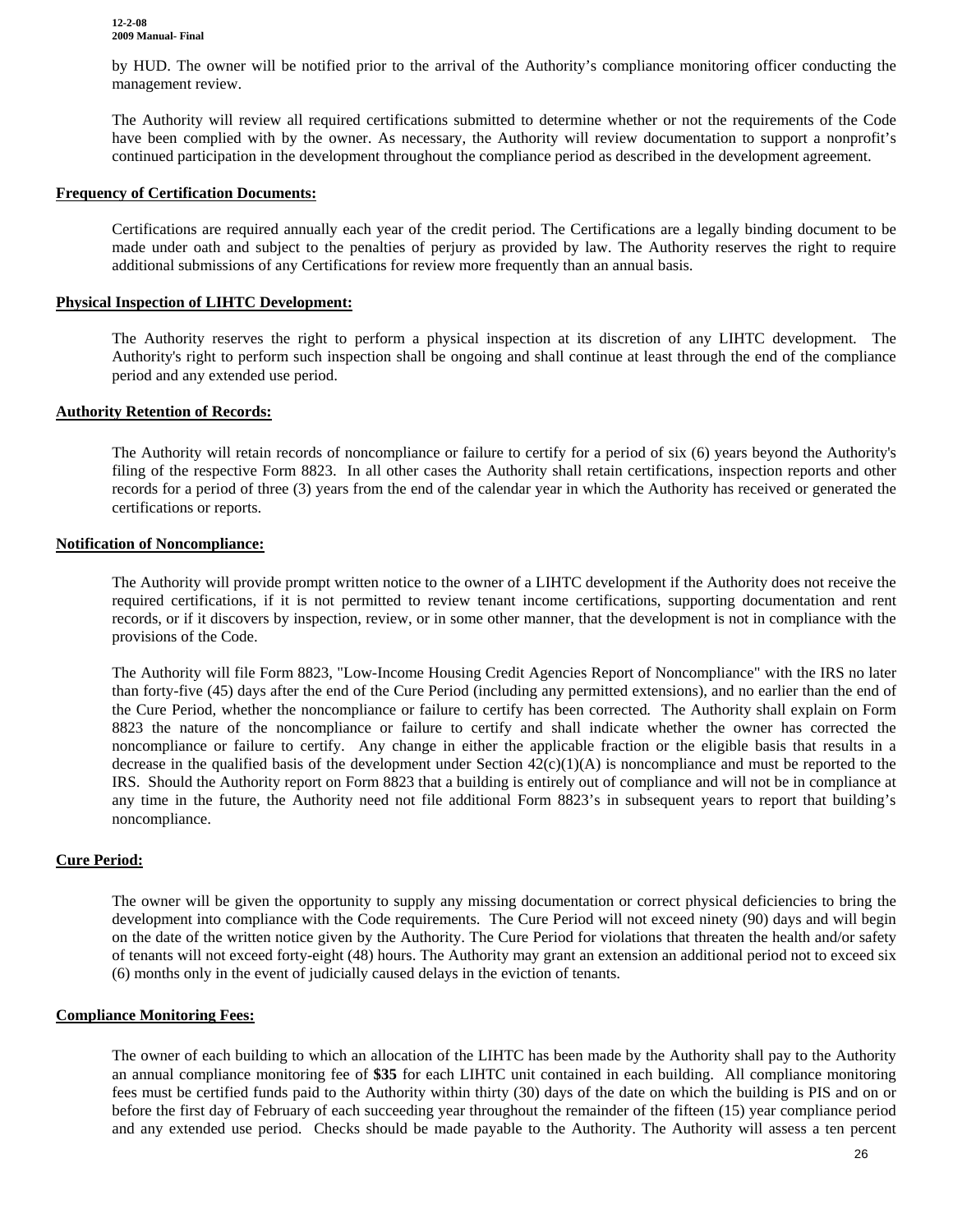(10%) late fee of the total outstanding balance for payments received after thirty (30) days from the date due. The minimum late fee will be **\$50**. The Authority reserves the right to make adjustments in the amount of the annual compliance monitoring fee to defray the cost of compliance monitoring. Such an adjustment by the Authority shall not be treated as an amendment of the QAP.

Developments receiving non-competitive tax credits in conjunction with tax exempt bonds issued by the Authority shall pay monitoring fees according to the bond program. If the bond program's compliance period expires prior to the end of the tax credit compliance period, monitoring fees shall be assessed as described above. Developments receiving non-competitive tax credits in conjunction with tax exempt bonds not issued by the Authority shall pay monitoring fees as described above.

Developments proposed for financing by private activity bonds may be eligible to receive an approximate four percent (4%) tax credit without competing for an allocation of tax credits. To be considered for a non-competitive allocation, a development must satisfy the requirements of Sections  $42(h)(4)$ ,  $42(m)(1)(D)$  and  $42(m)(2)(D)$  of the Code. The development must also comply with the applicable procedures and requirements of the QAP and this LIHTC Manual. The LIHTC allocated to a development shall not exceed the amount the housing credit agency determines is necessary for its financial feasibility and viability as a qualified low-income housing development throughout the credit period.

### **X. DEVELOPMENTS UTILIZING NON-COMPETITIVE TAX CREDITS WITH TAX EXEMPT BOND FINANCING**

#### **Preliminary Opinion of Eligibility (QAP Requirements):**

To receive an allocation of tax credits, a bond-financed development must be eligible to receive a tax credit allocation under the QAP for the year in which the application for bond financing is filed with the Authority. If tax credits are sought as a funding source, the Applicant must notify the Authority of this at the time of the application for bond financing. Upon notification that a development intends to utilize non-competitive LIHTC, the Authority will evaluate the proposal and will provide a preliminary, non-binding statement as to whether the development, as described to the Authority, is eligible to receive funding under the current QAP. This preliminary Authority evaluation of the proposal will consist of reviewing the site and market of the proposed development for conformity with the QAP. The site must meet all Tier One site threshold criteria for consideration for tax credits. If the project is to be financed by bonds offered for sale to the public, the market study must be ordered by the DUS lender and prepared by an independent third-party analyst. If the project is to be financed by bonds that are privately placed or sold as a limited offering to sophisticated investors, the Applicant will notify the Authority and the Authority will either order the market study at the Applicant's expense or require the bond purchaser to order a market study prepared by an independent third-party analyst. The Authority reserves the right to use its own judgment in making a final decision on the site and/or market.

For a development proposing rehabilitation, a Physical Needs Assessment Report (PNA) must be submitted with the Tier One site and market information. The PNA must follow the guidelines provided in the LIHTC Manual. Developments must meet the minimum rehabilitation standards identified in the QAP and LIHTC Manual to be eligible for low-income housing tax credits.

If the Authority review is favorable, the preliminary, non-binding statement provided by the Authority shall state: (i) that it is based upon information provided to the Authority regarding the development, the accuracy of which has not been finalized; (ii) that it assumes that the development as PIS will exactly match the development described to the Authority; and (iii) that the opinion is preliminary, non-binding, and may not be relied upon by any party. THE APPLICANT ASSUMES ALL RISK FOR REPRESENTATIONS MADE TO THE AUTHORITY IN THE APPLICATION FOR FINANCING.

#### **Application for an Allocation of Non-Competitive LIHTC:**

For bond-financed developments that are seeking LIHTC, an application for LIHTC must be submitted to the Authority only after the development is Placed-In-Service. A Final Cost Certification Package, prepared and certified as to accuracy by a third-party Certified Public Accountant licensed by the South Carolina Board of Accountancy, must accompany this application. This cost certification must follow the format and guidelines identified in the LIHTC Manual. In addition, the CPA must attest that the 50% aggregate basis test has been met to qualify the development for tax credits. This requirement shall be met with a signed opinion accompanied by the CPA's detailed calculation of the aggregate basis financed by the taxexempt bonds.

The development must meet all financial underwriting standards identified in the QAP and LIHTC Manual except those that are superceded by the following requirements applying only to developments with tax-exempt bond financing: